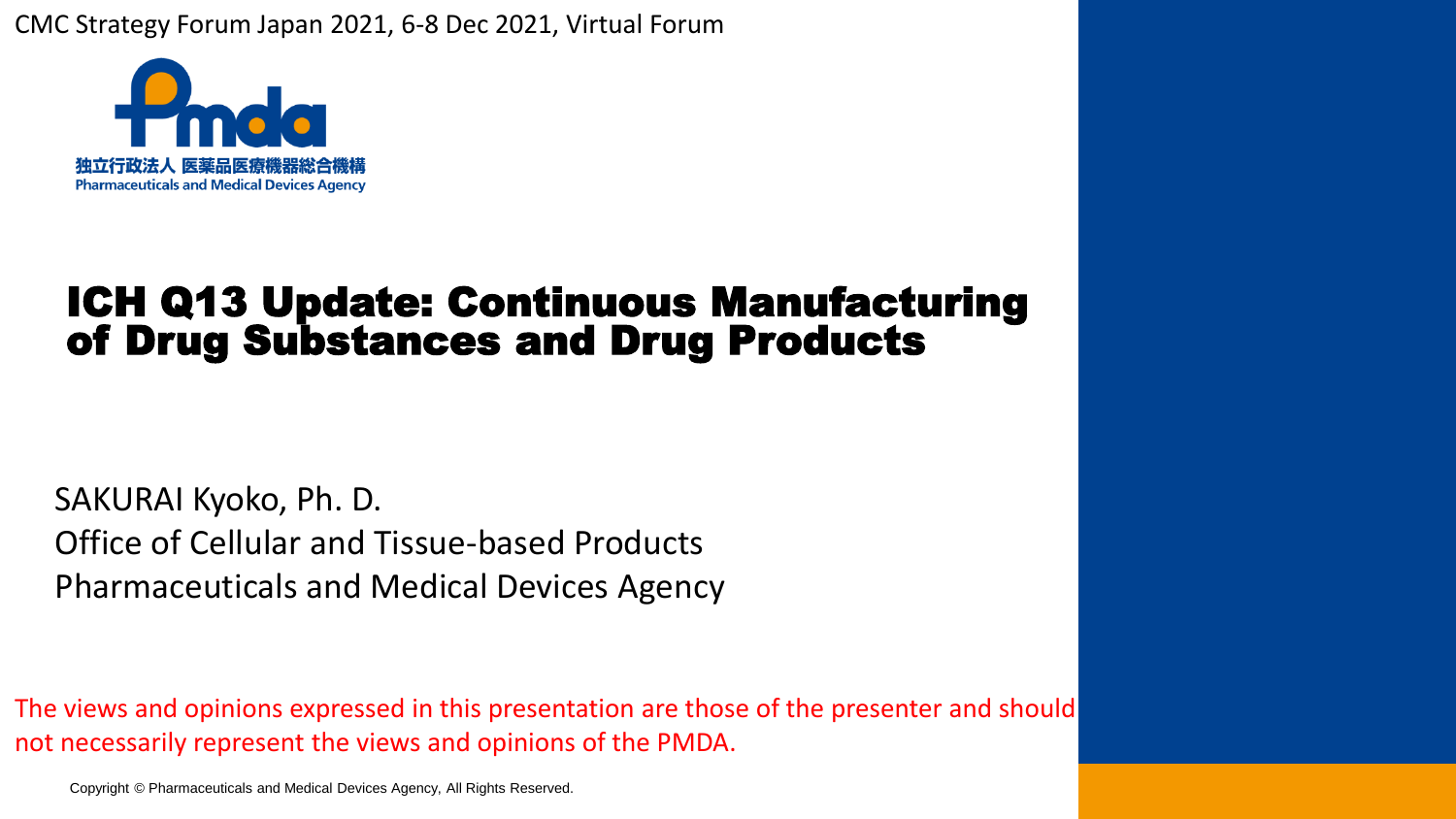



# 1. Expectations for Continuous Manufacturing (CM) 2. ICH Q13

- 3. Current Status
- 4. Next steps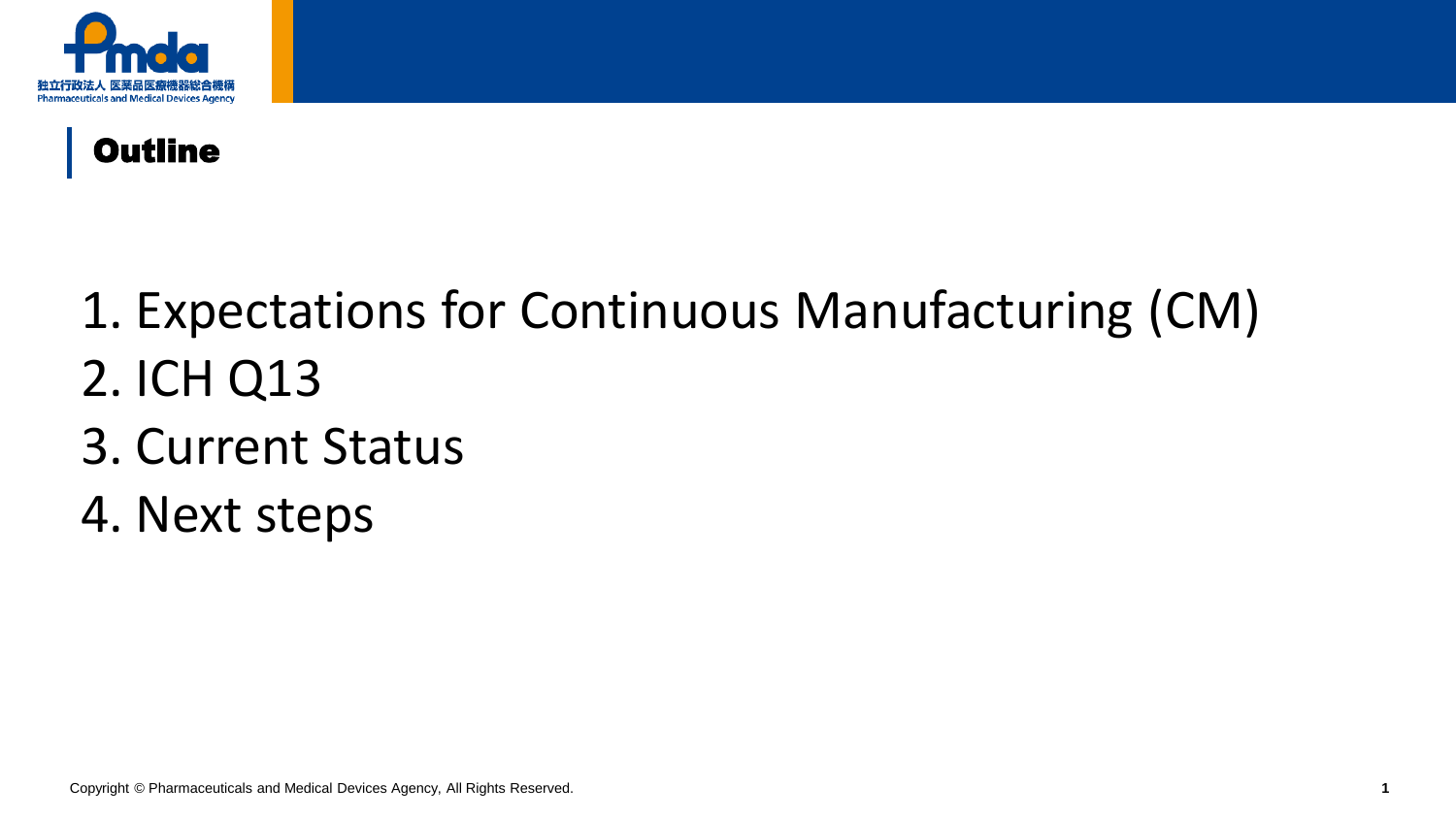



materials or their blended materials are entered continuously in the manufacturing process throughout the duration of the process, and products are produced continuously through the manufacturing.

CM is a manufacturing

method in which raw

Copyright © Pharmaceuticals and Medical Devices Agency, All Rights Reserved. **2**

Lee S. and Woodcock J, et al., *J Pharma Innov* (2015)10; 191-9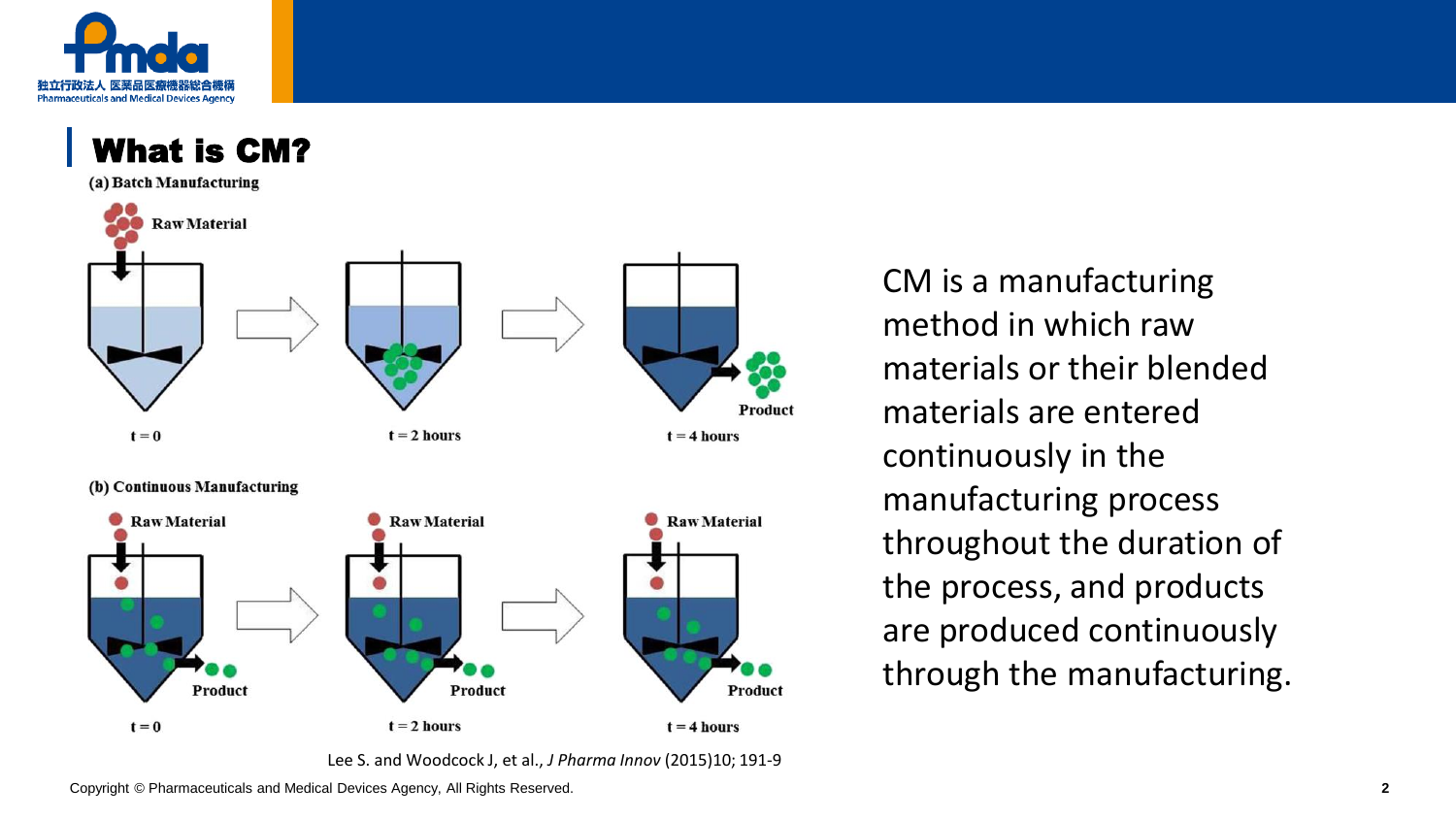

## Why is CM drawing attention?

• Are there any problems with conventional batch manufacturing?

- No. The batch manufacturing is still working well in pharmaceutical area and should remain one of the manufacturing methods to be used in the future.
- However, we expect the CM to bring us additional opportunities.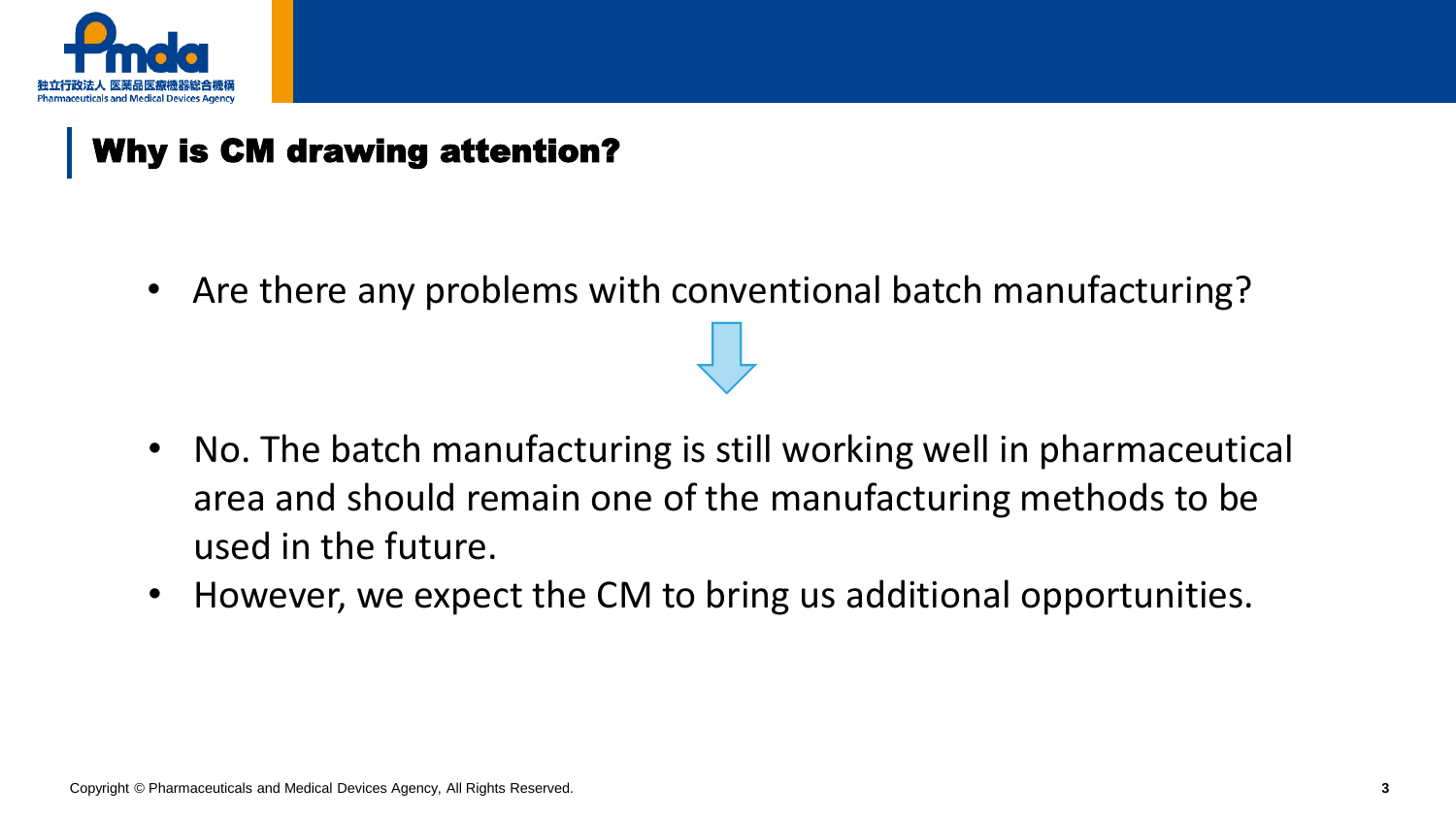

## Expectations for CM

- Prevents inferior quality at an early stage by combining it with highly accurate monitoring technologies (e.g. PAT)
	- -> to avoid the risk of product shortage
- Easy to scale up or down
- -> (a) shorter development period (CM can be implemented from the phase of manufacturing investigational new drugs), (b) enables the adjustment of yield
- Flexible yield control in response to demand
	- -> lower costs in manufacturing, warehousing, and others
- Enables low-volume manufacturing
	- -> applicable to generic drugs and personalized medicine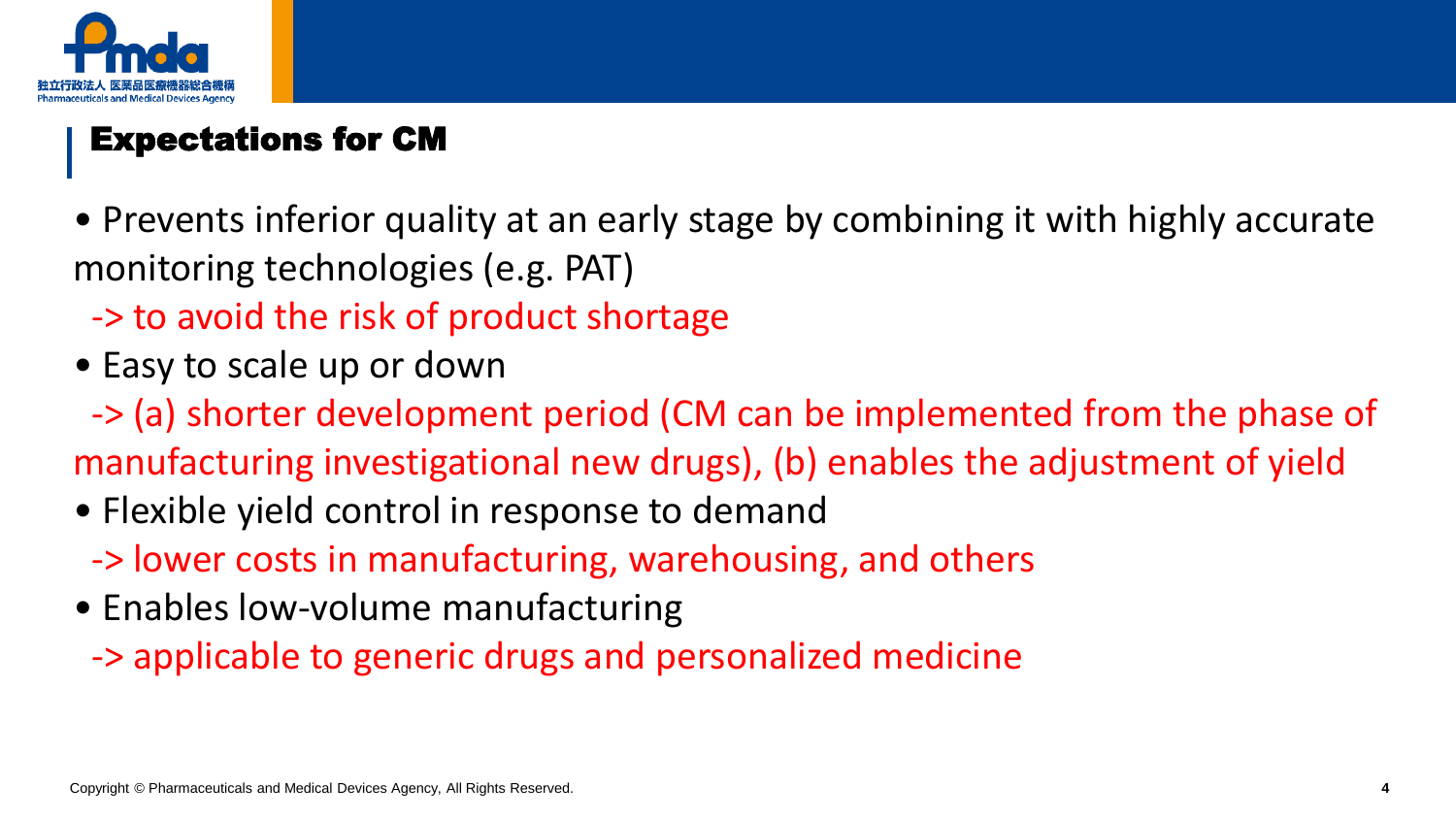

# Expectations for CM

- More compact manufacturing equipment
	- -> allows for the installation of containment to reduce the operators' risk
- Enables the relocation of manufacturing sites (transportation of manufacturing equipment)
	- -> thus securing an alternative site in the event of earthquakes
- Lower usage of solvents
	- -> thus achieving green chemistry
- Reduces manufacturing costs
	- -> new investment in the development of new drugs, and lower drug price

#### **Offers us a wider choice of manufacturing methods**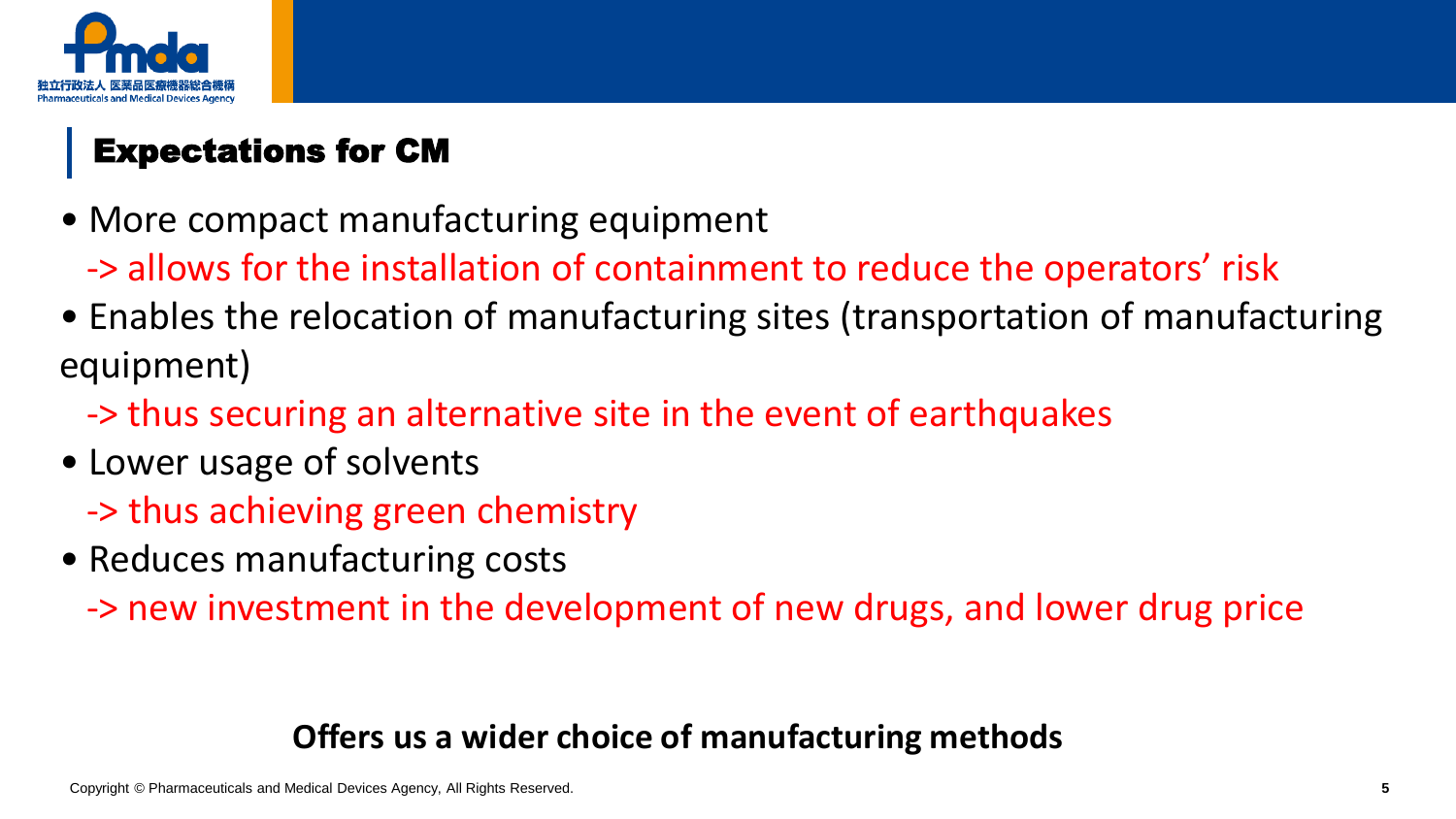

## Need for New guideline

- The current ICH guidelines do not sufficiently address technical and regulatory requirements that are unique to CM.
- A harmonized regulatory guideline can facilitate implementation, regulatory approval, and lifecycle management, particularly for products intended for commercialization internationally.
- This approach will benefit industry and regulators, and improve access to medicines.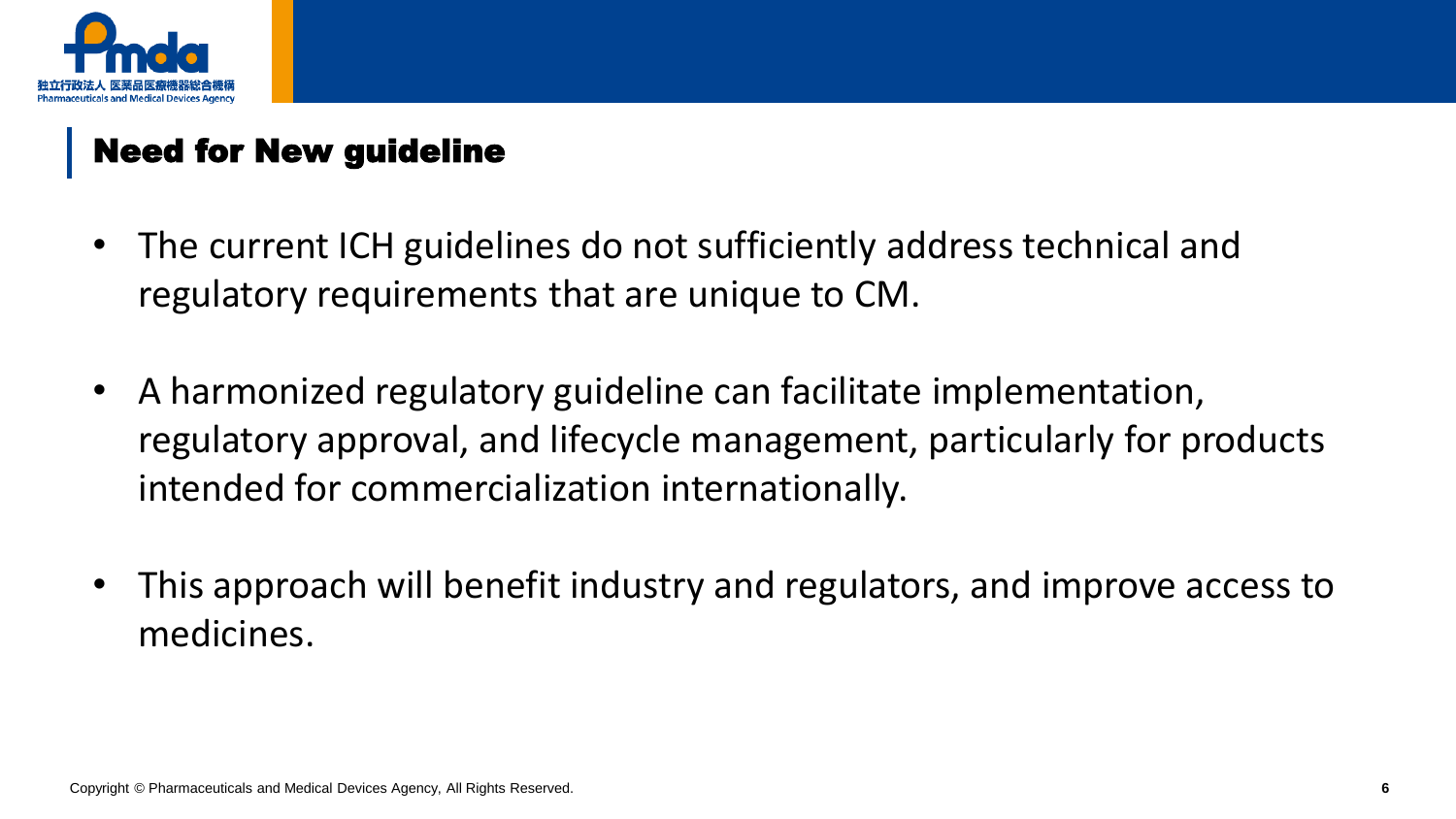

## ICH Q13 - First Meeting in November 2018

- o **Rapporteur: Dr. Sau (Larry) Lee (FDA, US)**
- o **Regulatory Chair: Dr. Yoshihiro Matsuda (MHLW/PMDA)**
- o ANVISA, Brazil
- o BIO
- o EC, Europe
- o EFPIA
- o FDA, US
- o Health Canada, Canada
- o HSA, Singapore
- o IGBA
- o MFDS, Republic
	- of Korea
- o MHLW/PMDA, Japan
- o NMPA, China
- o PhRMA
- o Swissmedic, Switzerland
- o TFDA, Chinese Taipei
- o IFPMA
- o APIC
- o IPEC
- o National Center, Kazakhstan
- o *USP*
- o *PIC/S*
- o *EDQM*



© Pharmaceuticals and Medical Devices Agency, All Rights Reserved. o JPMA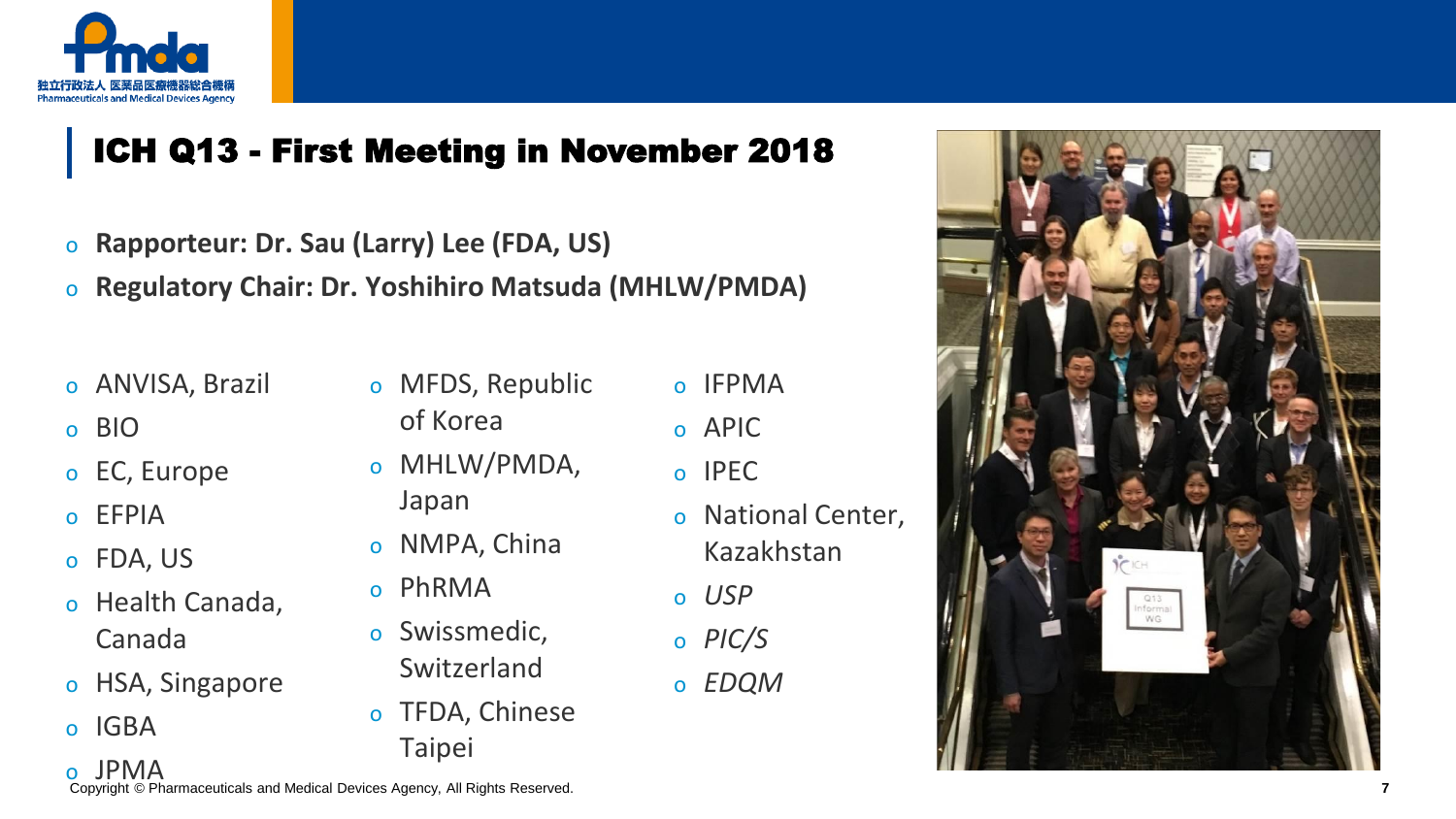

## Objectives

- Capture key technical and regulatory considerations that promote harmonization, including certain Current Good Manufacturing Practices (CGMP) elements specific to Continuous Manufacturing (CM).
- Allow drug manufacturers to employ flexible approaches to develop, implement, or integrate CM for the manufacture – drug substances and drug products – of small molecules and therapeutic proteins for new and existing products.
- Provide guidance to industry and regulatory agencies regarding regulatory expectations on the development, implementation, and assessment of CM technologies used in the manufacture of drug substances and drug products.

Copyright © Pharmaceuticals and Medical Devices Agency, All Rights Reserved. **8**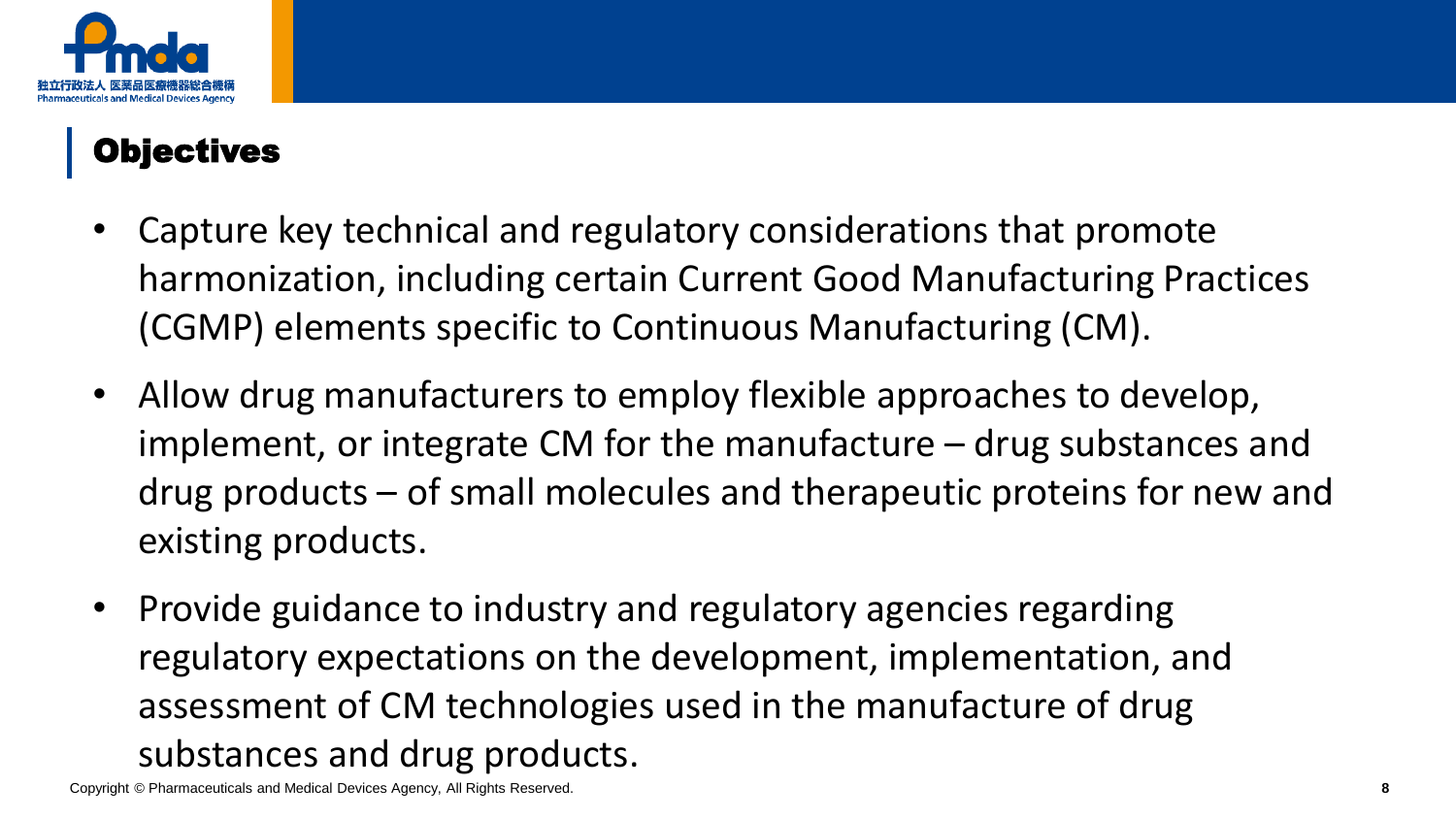

| <b>Progress</b>                |                                                                                                                       |  |
|--------------------------------|-----------------------------------------------------------------------------------------------------------------------|--|
| <b>Past completion</b><br>date | <b>Milestone</b>                                                                                                      |  |
| <b>Nov. 2018</b>               | Concept Paper and Business Plan Endorsement                                                                           |  |
| <b>Nov. 2018</b>               | Initiation of consensus building                                                                                      |  |
| <b>May. 2019</b>               | Outline for technical document developed                                                                              |  |
| <b>Jun. 2019</b>               | Face-to-Face Meeting in support of consensus building, outline finalization, and technical document drafting          |  |
| <b>Nov. 2019</b>               | Face-to-Face Meeting in support of development of the technical document; First CM site visit                         |  |
| <b>Apr. 2020</b>               | Completed draft distributed to individual organizations for feedback (first internal consultation)                    |  |
| <b>May 2020</b>                | Virtual Meeting in support of revisions of the technical document                                                     |  |
| Sep. - Oct. 2020               | Three virtual CM site visits                                                                                          |  |
| <b>Nov. 2020</b>               | Virtual Meeting to continue revisions of the technical document and plan training materials                           |  |
| <b>Dec. 2020</b>               | Completed draft distributed to individual organizations for feedback (second internal consultation)                   |  |
| <b>Mar. 2021</b>               | Virtual Interim Meeting to continue revisions of the technical document                                               |  |
| <b>May 2021</b>                | Virtual Meeting to finalize draft for Step 1 sign off                                                                 |  |
| <b>June - July 2021</b>        | Step 1 sign-off and Step 2 a/b endorsement<br>$\bullet$<br>Initiated regional public consultation period<br>$\bullet$ |  |
| <b>Nov. 2021</b>               | Virtual Meeting to discuss about training materials                                                                   |  |

Copyright © Pharmaceuticals and Medical Devices Agency, All Rights Reserved. **9**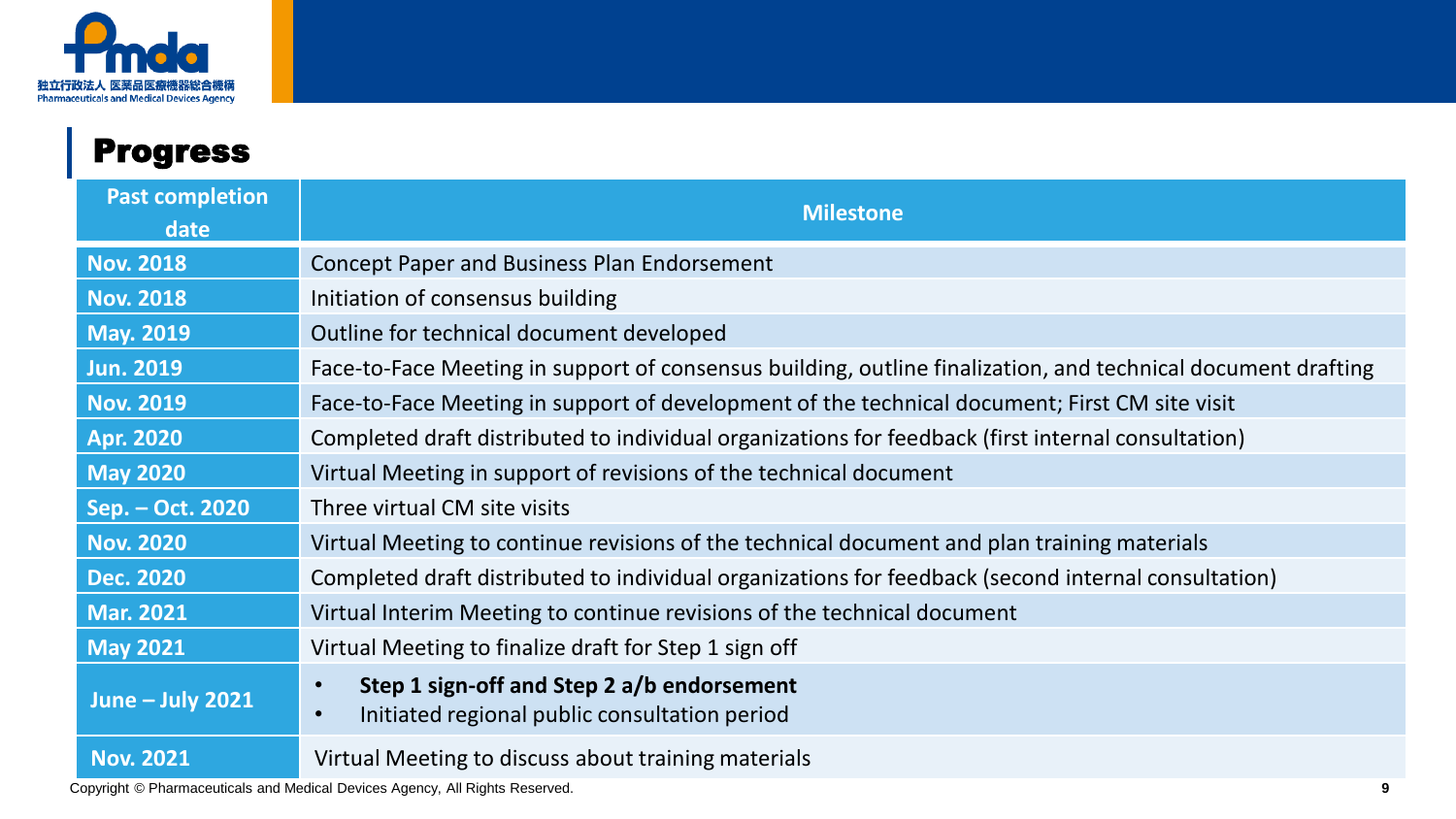

#### Endorsement of Q13 Step 2 document

ICH Q13 draft guidance has been signed off as a *Step 2* document (27 July 2021) to be issued by the ICH Regulatory Members for public consultation.

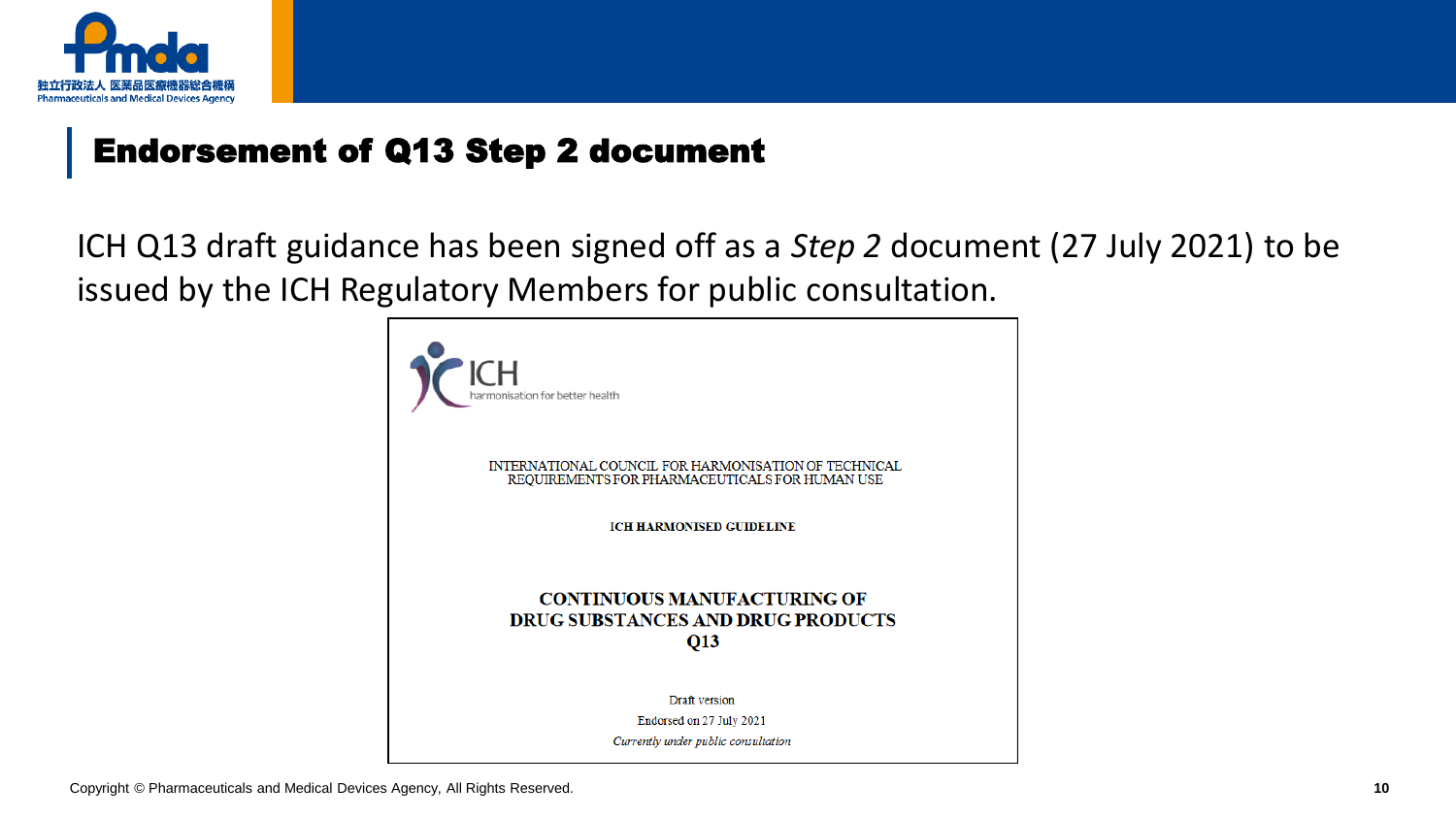

## Table of Contents –

#### **Part I: Main Guideline**

#### **Part II: Annexes**

- 1. Introduction
- 2. CM Concepts
- 3. Scientific Approach
- 4. Regulatory Consideration
- 5. Glossary
- 6. Reference

Annex I CM of Drug Substances for Chemical Entities Annex II CM for Drug Products

- Annex III CM of Therapeutic Protein Drug Substances
- Annex IV Integrated Drug Substances and Drug Products
	- Annex V Perspectives on Managing Disturbances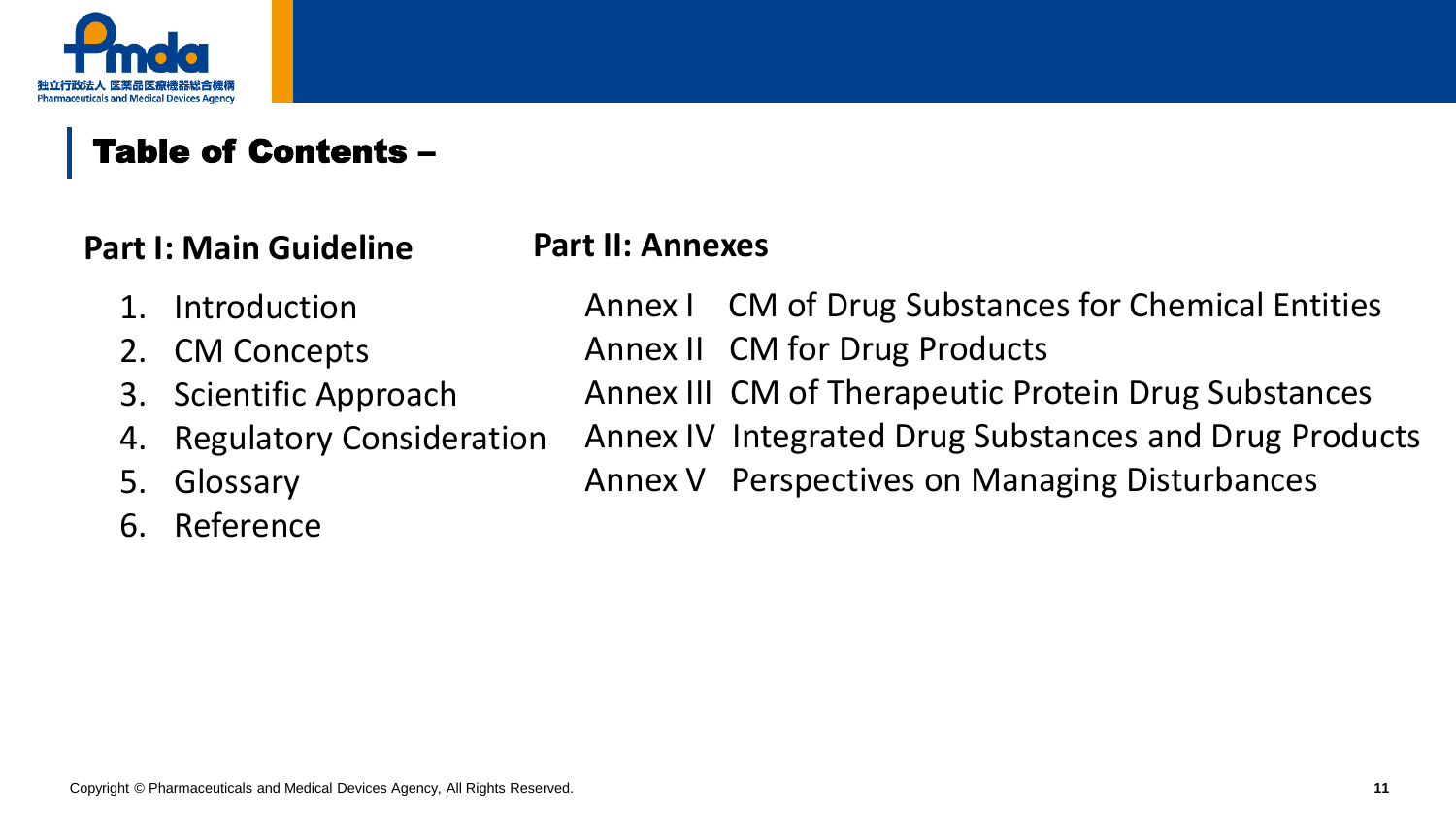

#### 1. Introduction – Objective and Scope

- This guideline describes scientific and regulatory considerations for the development, implementation, operation, and lifecycle management of continuous manufacturing (CM). Building on existing ICH Quality guidelines, this guideline provides clarification on CM concepts, describes scientific approaches, and presents regulatory considerations specific to CM of drug substances and drug.
- This guideline applies to CM of drug substances and drug products for chemical entities and therapeutic proteins. It is applicable to CM for new products and the conversion of batch manufacturing to CM for existing products.
- The principles described in this guideline may also apply to other biological/biotechnological entities.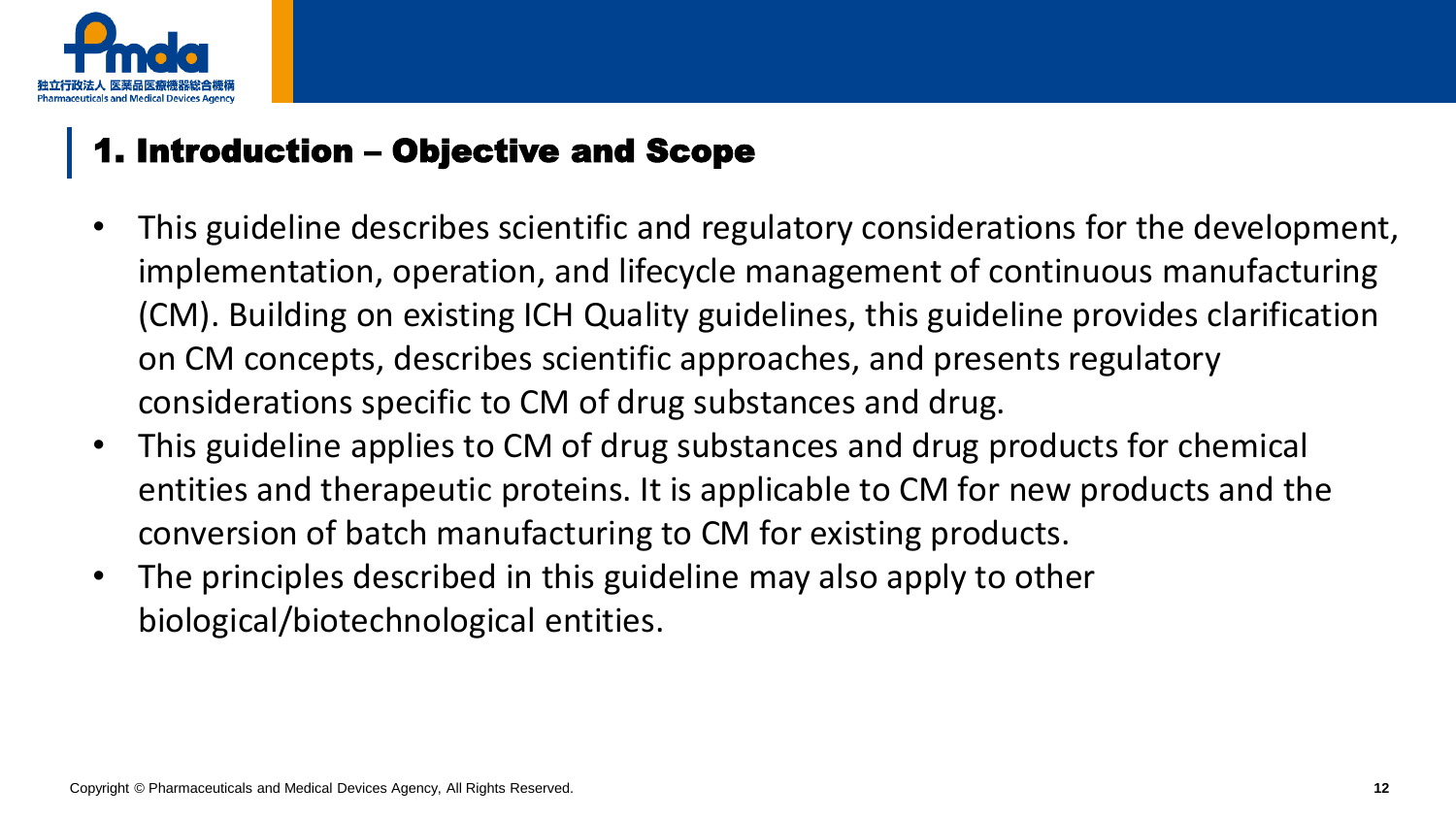

#### 1. Introduction – Objective and Scope

- CM involves the continuous feeding of input materials into, the transformation of inprocess materials within, and the concomitant removal of output materials from a manufacturing process. This guideline focuses on the integrated aspects of a CM system in which two or more unit operations are directly connected.
- Fundamental aspects of CM that are generally not specific to technology, dosage form, or molecule type are described within the main body of this guideline (Part I).
- Annexes(Part II) are provided to augment the main guideline by providing illustrative examples and considerations specific to certain modalities, technologies, and production methods.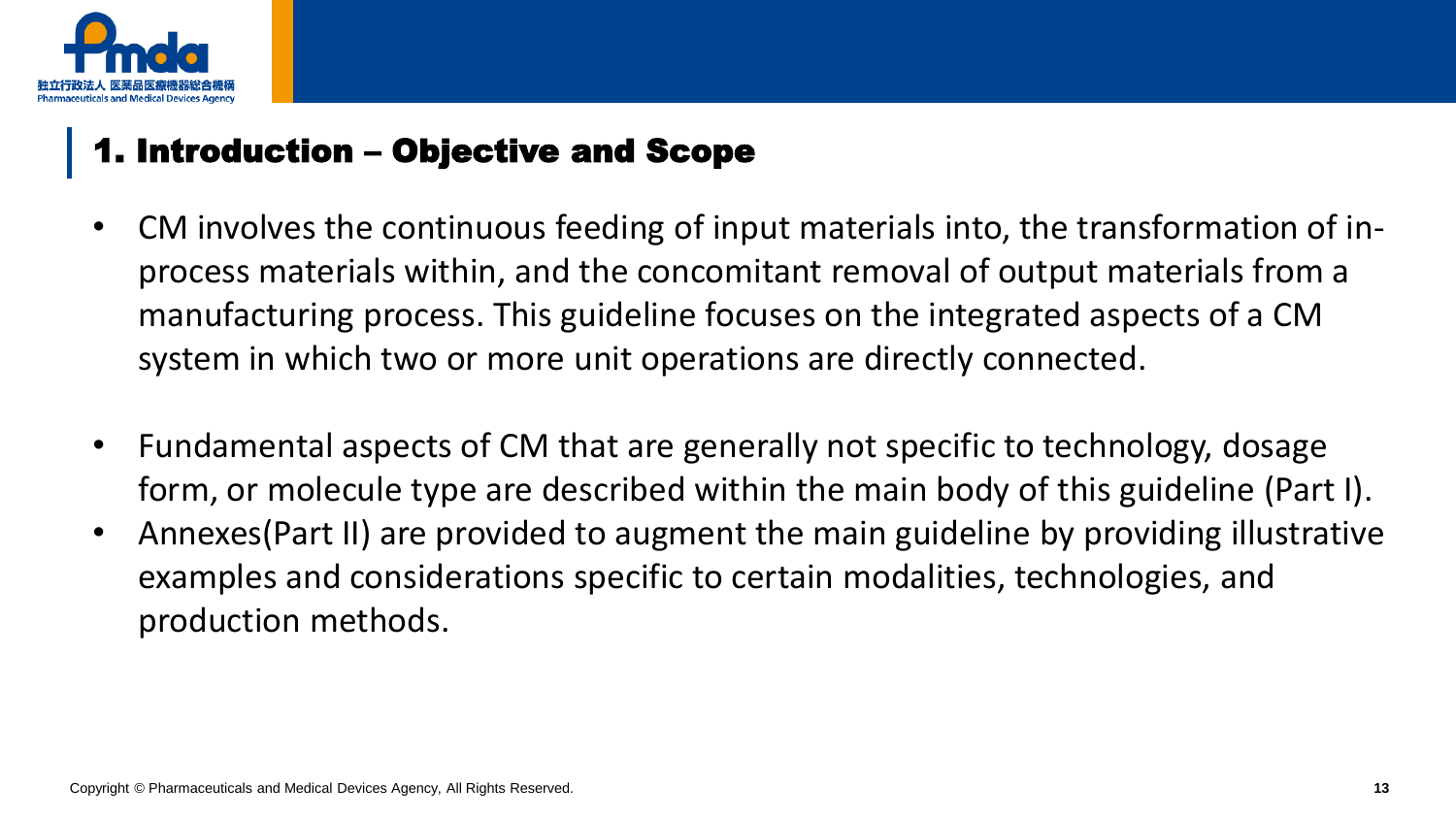

# 2. CM Concepts

## Different Mode of CM

• CM can be applied to some or all unit operations in a manufacturing process (e.g., hybrid, E2E, integrated across the boundary of DS and DP).

## Batch Definition

- The ICH Q7 definition of a batch is applicable to all modes of CM, for both drug substances and drug products (e.g., quantity of output or input material, run time). Other approaches to define batch size can also be considered, if scientifically justified.
- A batch size can also be defined as a range.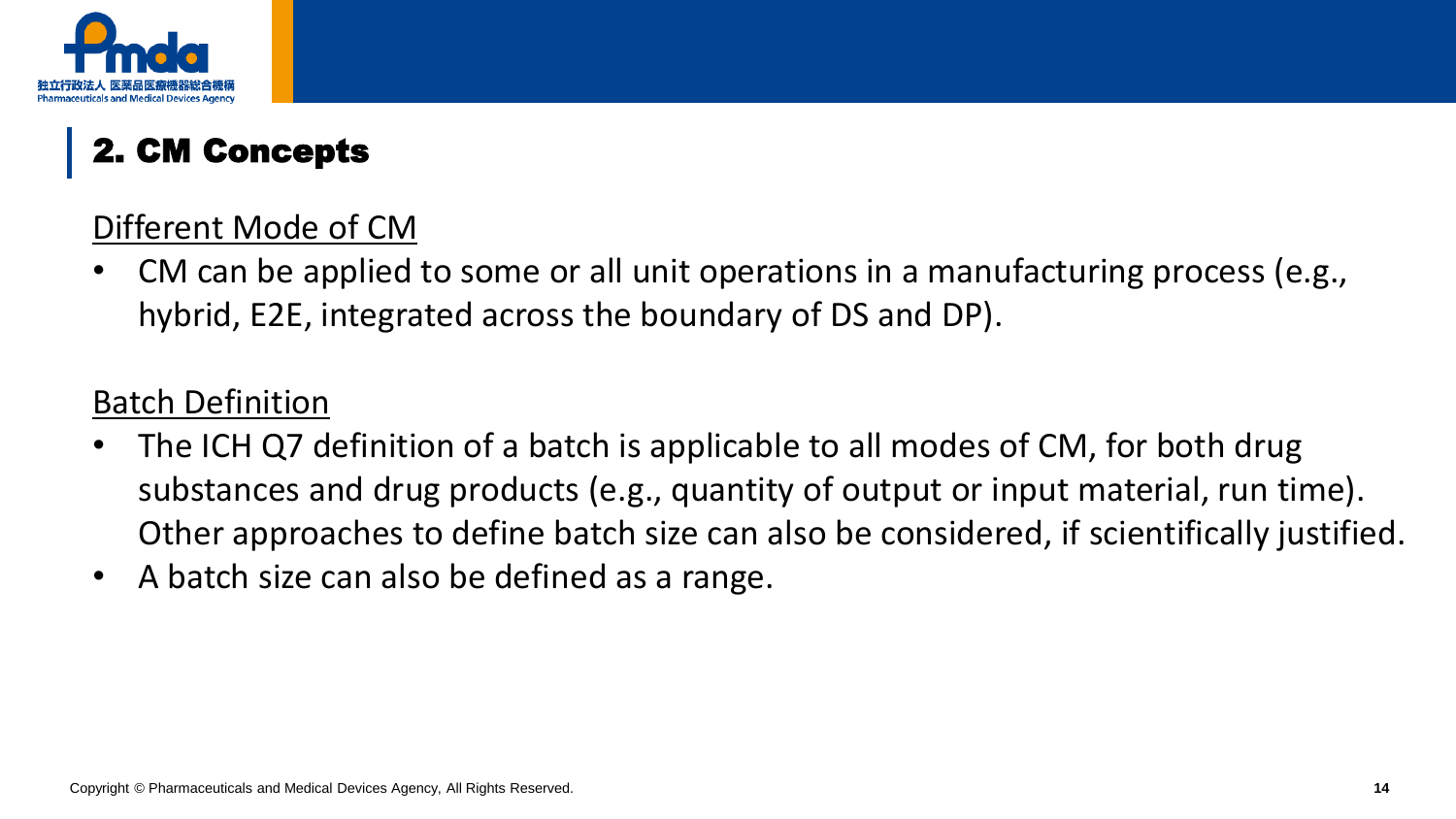

# 3. Scientific Approaches

Control Strategy

- The development of a successful control strategy for CM is enabled by a holistic approach, considering aspects specific to CM (discussed below) and the principles described in ICH Q8–Q11.
	- State of Control
	- ◼ Process Dynamics
	- **Material Characterisation and Control**
	- Equipment Design and System Integration
	- Process Monitoring and Control
	- Material Traceability and Diversion
	- ◼ Process models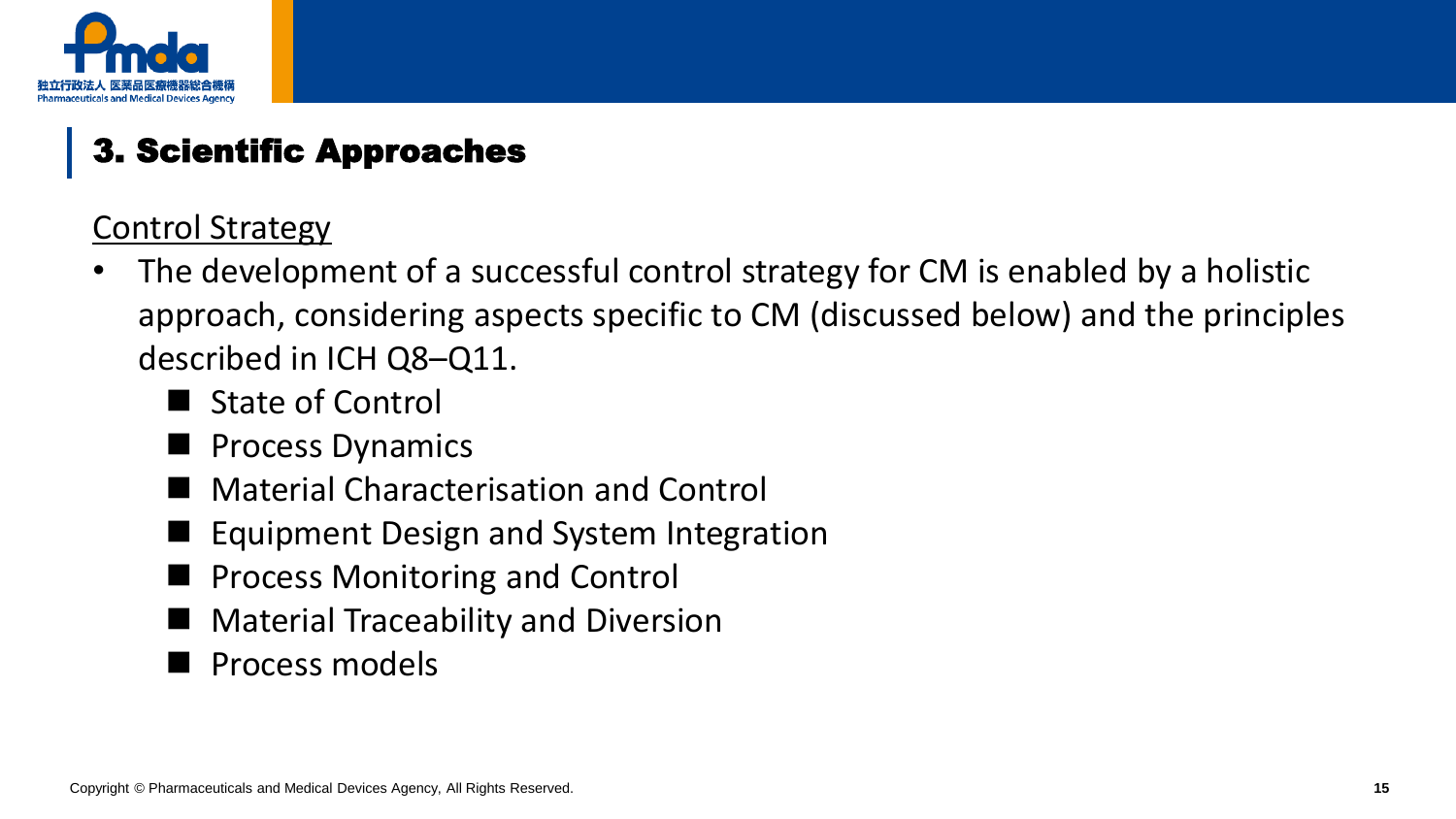

# 3. Scientific Approaches

Changes in Production Output

- Several considerations associated with some common approaches to production changes are discussed.
	- Change in run time with no change to mass flow rates and equipment
	- ◼ Increase mass flow rates with no change to overall run time and equipment
	- Increase output through duplication of equipment (i.e., scale-out)
	- $\blacksquare$  Scale up by increasing equipment size/capacity
- For already approved products, it is important to justify the selected approach, understand its impact on the overall control strategy and process performance, and, as needed, update the control strategy. Some changes may require process modification and process validation.

## Continuous Process Verification

validation. **Extending a Pharmaceutical Devices Agency, All Rights Reserved.** The comparison of the comparison of the comparison of the comparison of the comparison of the comparison of the comparison of the comparison of • Continuous process verification is highlighted as an alternative approach for process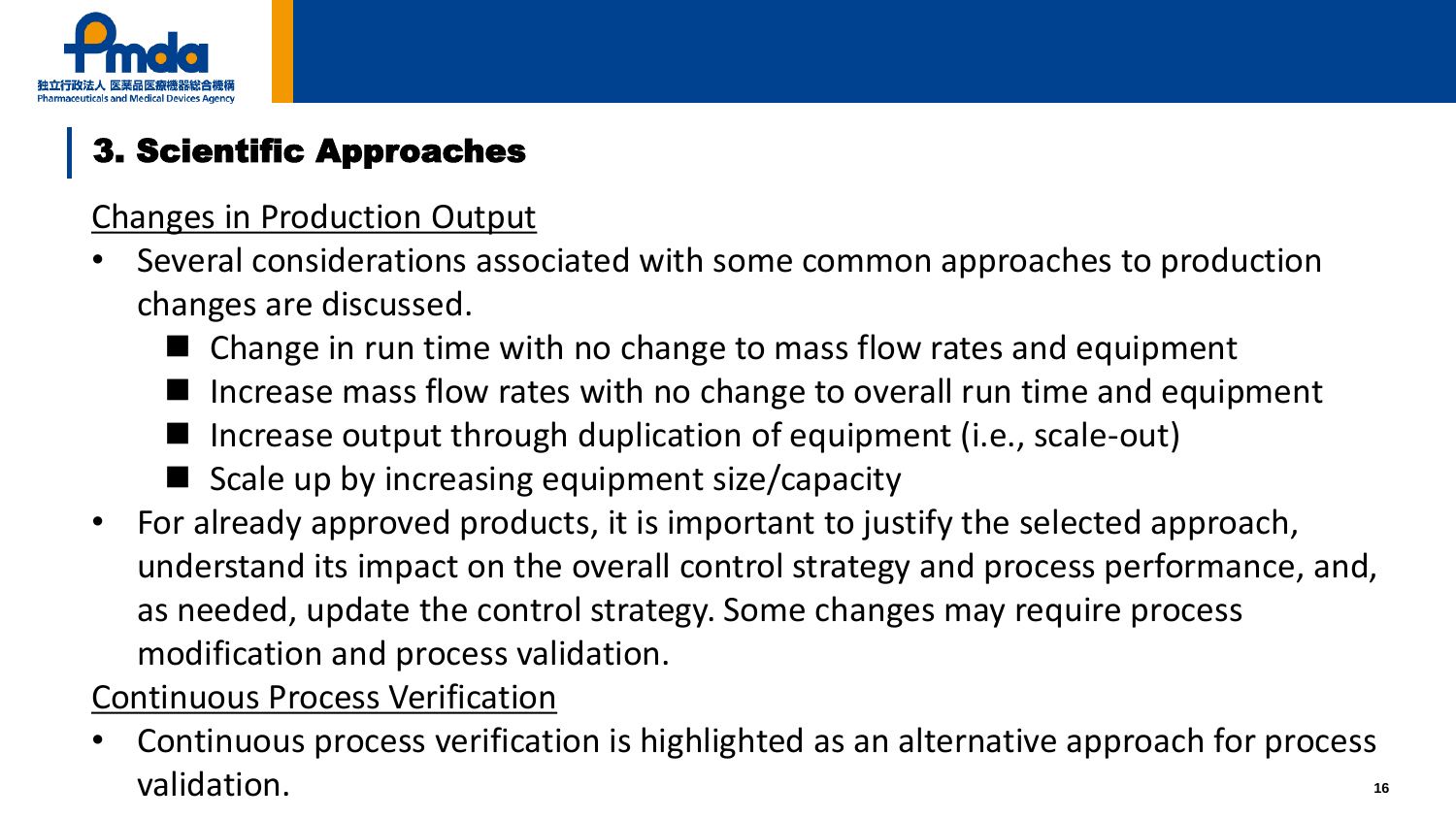

# 4. Regulatory Considerations

- The regulatory expectations with respect to marketing application, post-approval changes, site implementation, and pharmaceutical quality systems are provided by describing the important aspects below:
	- Process description
	- Control strategy (input material attributes, process monitoring and control, system operation, material diversion and collection, real time release testing, and equipment and system integration)
	- Batch description
	- ◼ Process models
	- ◼ Drug substance and drug product stability
	- ◼ Conversion of a batch process to CM
	- ◼ Process Validation
	- ◼ Pharmaceutical quality system
	- Lifecycle management
- Submission of CM-specific information in the CTD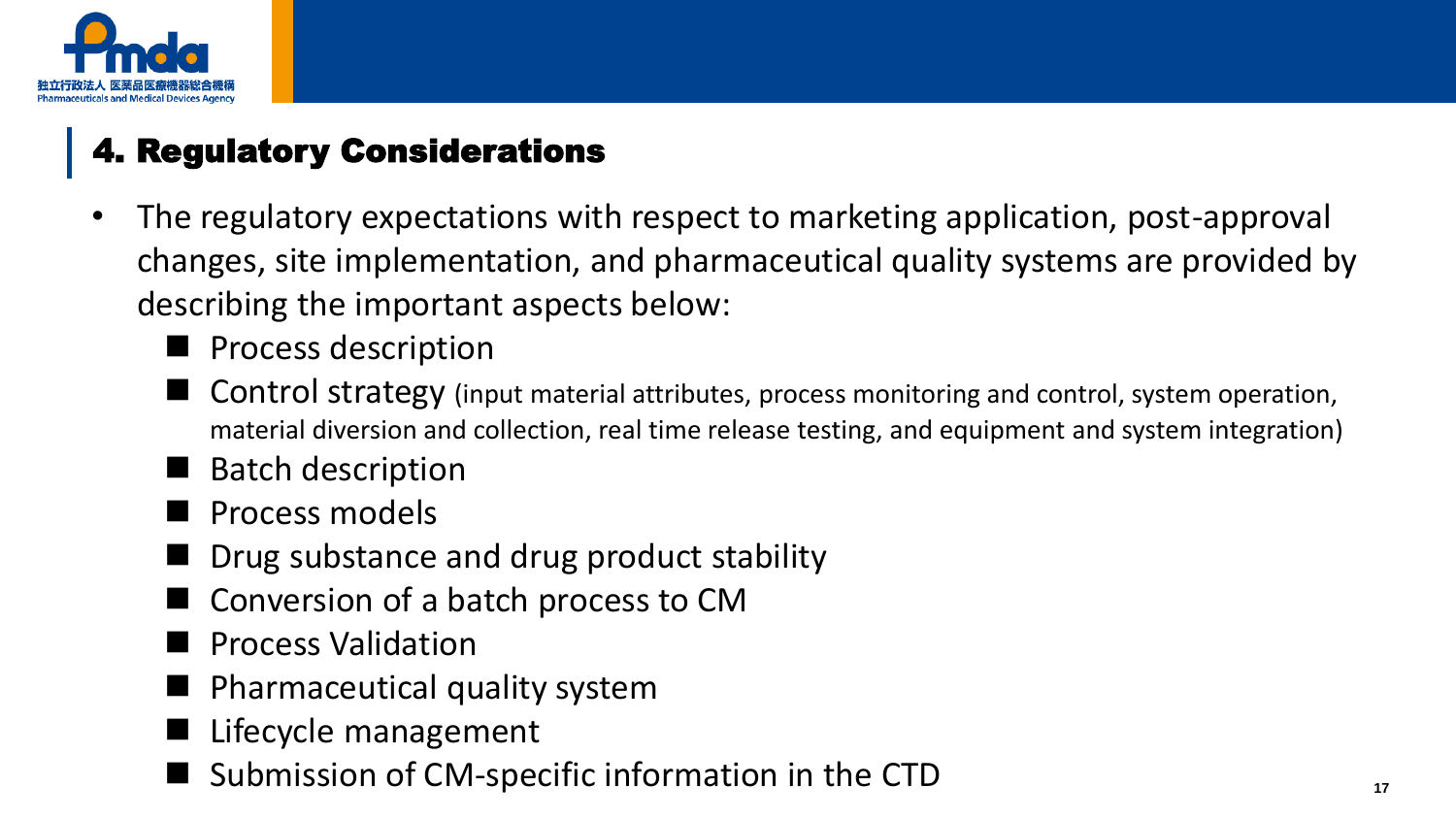

## Table of Contents –

#### **Part I: Main Guideline**

**Part II: Annexes**

- 1. Introduction
- 2. CM Concepts
- 3. Scientific Approach
- 4. Regulatory Consideration
- 5. Glossary
- 6. Reference
- Annex I CM of Drug Substances for chemical Entities Annex II CM for Drug Products
- **Annex III CM of Therapeutic Protein Drug Substances**
- Annex IV Integrated Drug Substances and Drug Products
- Annex V Perspectives on Managing Disturbances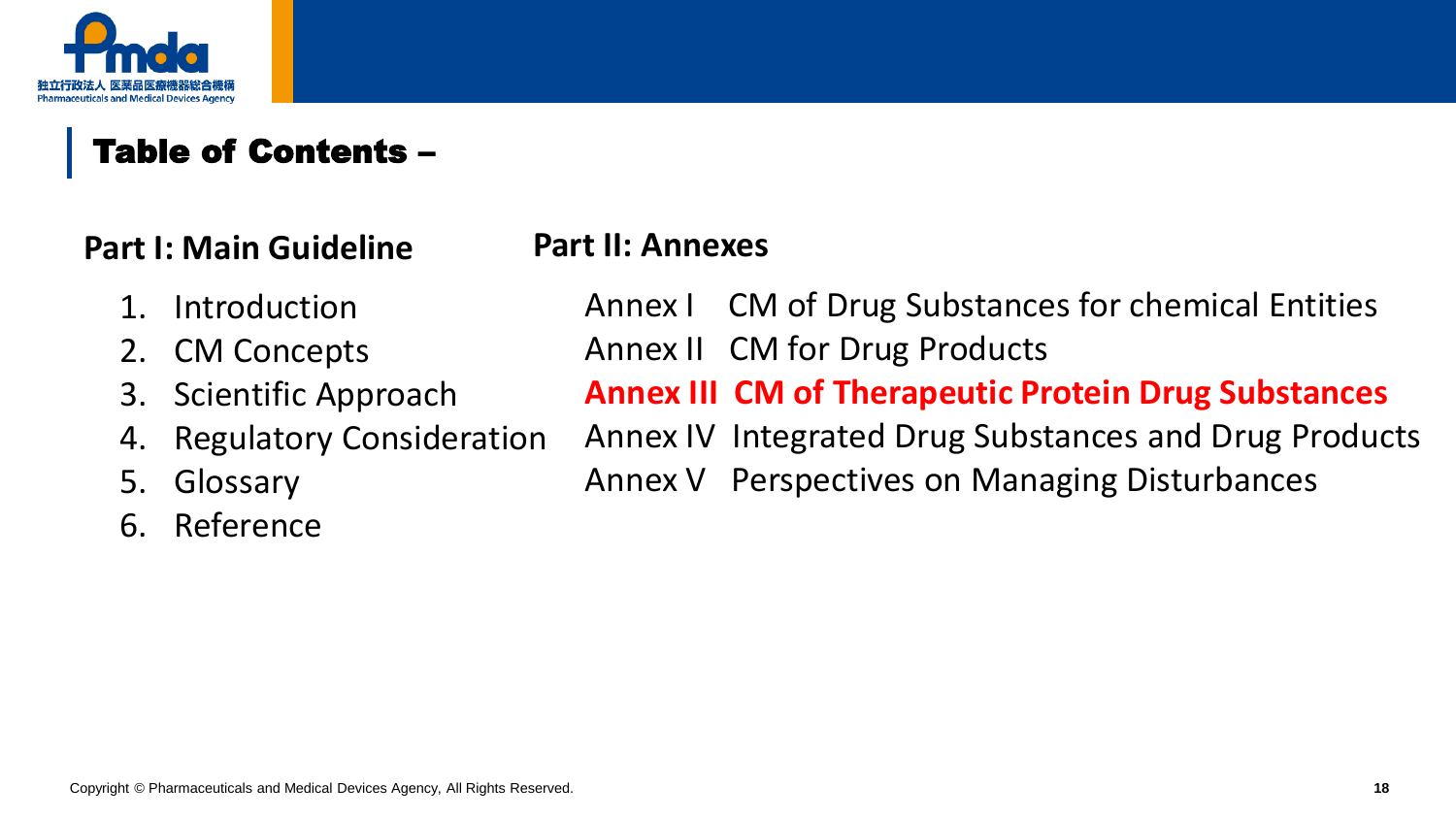

#### Annex III: Continuous Manufacturing of Therapeutic Drug Substances

• Augments the main guideline by providing additional considerations for therapeutic protein drug substances(DS) and DS used as intermediates for subsequent conjugation (e.g., pegylation).



Fig. Example of a DS CM System for Therapeutic Proteins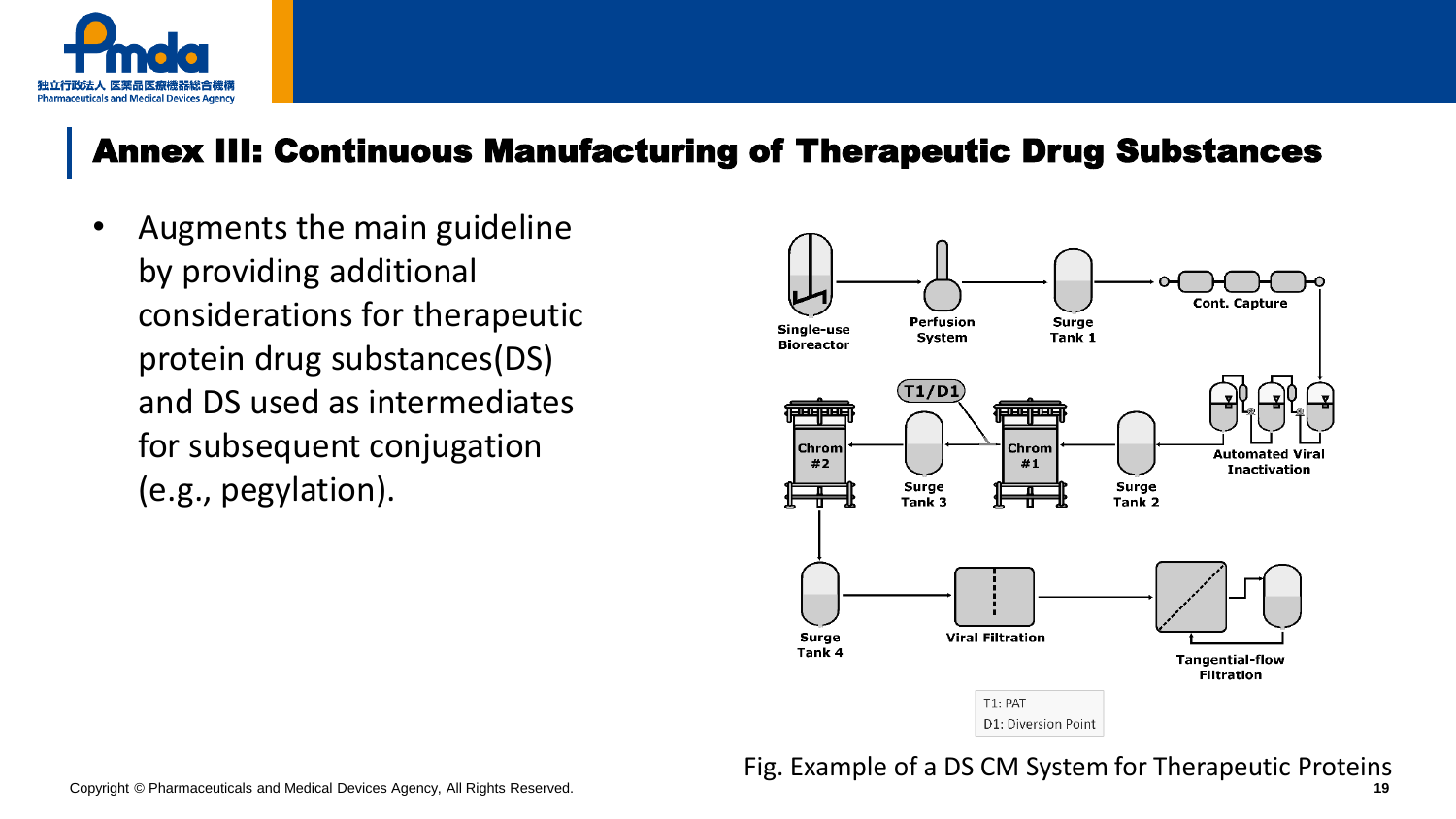

## Annex III: CM of Therapeutic Drug Substances -Control Strategy-

#### Adventitious Agent Control

- In general, all principles used to ensure safety in batch manufacturing are applicable to CM. Safety is demonstrated by a threefold approach based on the principles outlined in ICH Q5A. A strategy should be developed to include the type and frequency of adventitious agent testing undertaken to demonstrate that the process remains free of contamination during cell culture and other downstream steps.
- An aspect unique to CM is extended cell culture duration and continuous processing of harvested cell culture material to obtain DS. This means that measures should be in place to demonstrate the acceptability of all cell culture material used to generate a given DS batch.
- Rapid testing for adventitious agents, when possible, may enable real-time decisionmaking to mitigate the impact of contamination events during continuous operation.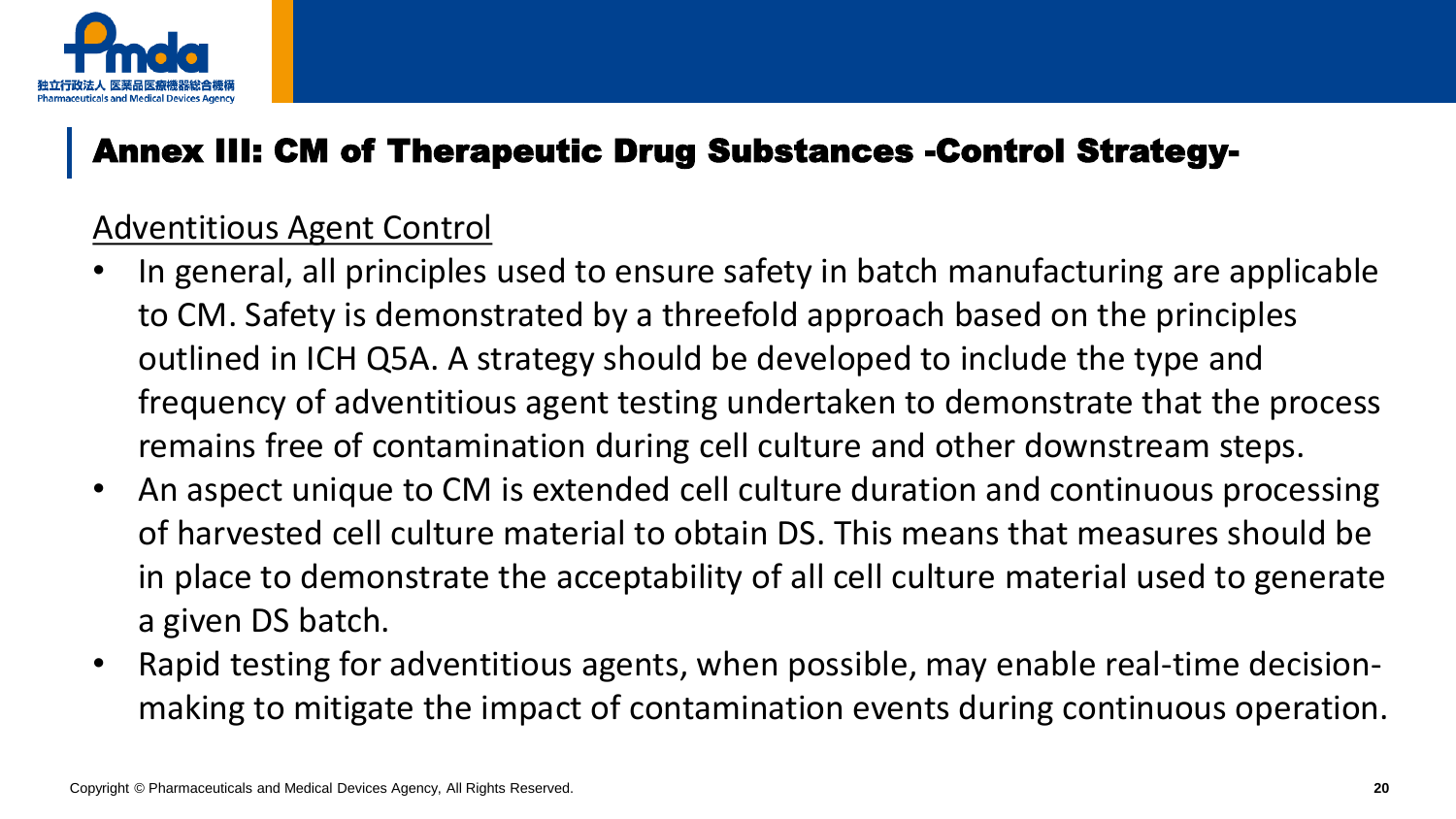

## Annex III: CM of Therapeutic Drug Substances -Control Strategy- (cont.)

#### Equipment Design and System Integration

- The integrity of single-use equipment during use should be ensured to prevent contamination. The potential weak points and typical locations where single-use systems require changing out over a potentially extended time frame or at a higher frequency for a CM process should be evaluated for potential contamination risks.
- Filtration steps in CM may be subject to longer filtration periods and potentially increased throughput per unit area or a greater number of filter changes than those under batch manufacturing. Given these factors, a control strategy and a clearly defined scheme should be put in place to allow for filter changes and post-use integrity testing, as appropriate, without interrupting the process. In the event of a filter failure, a clear strategy for material diversion and refiltration (reprocessing) should be defined.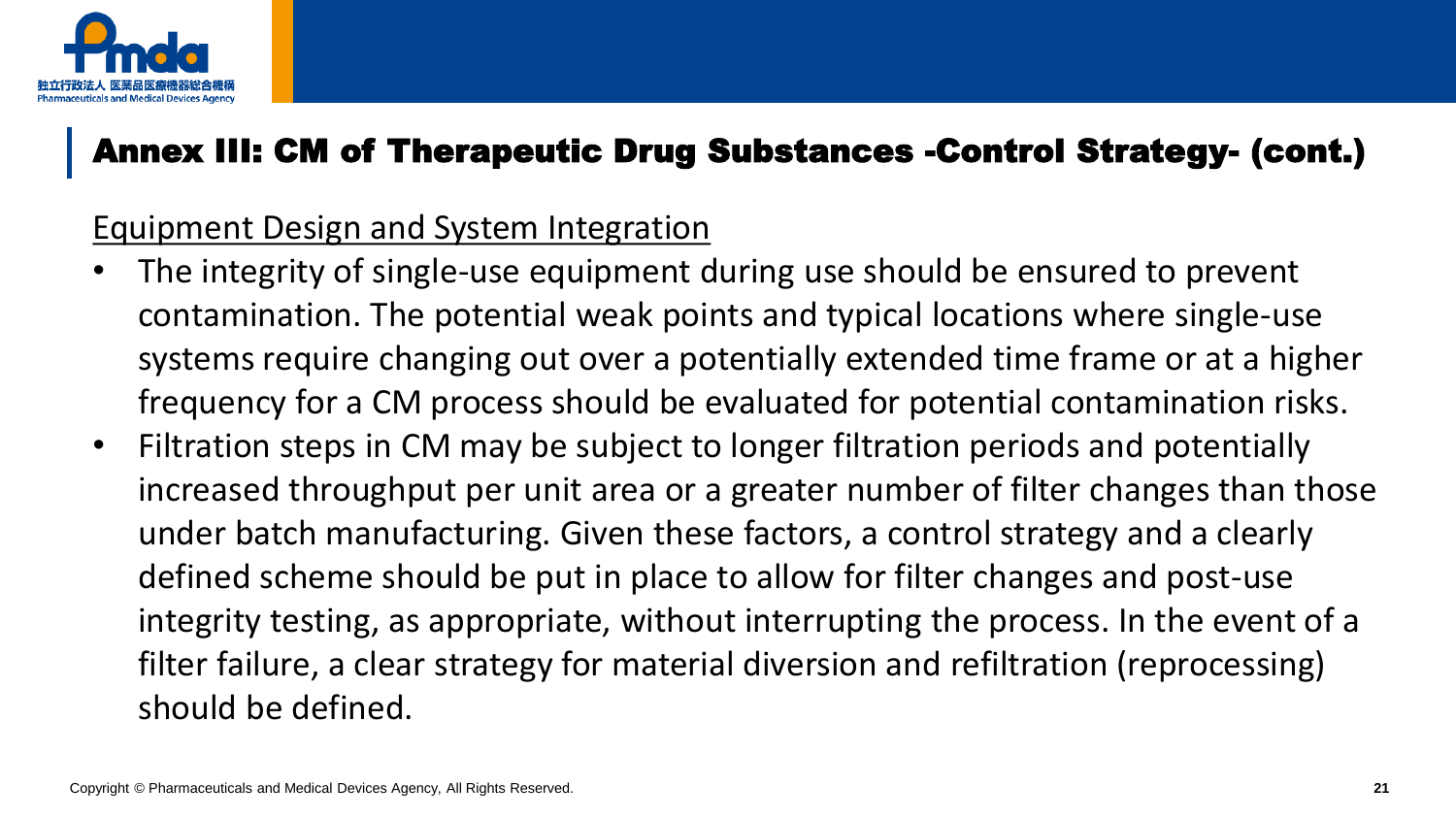

# Annex III: CM of Therapeutic Drug Substances -Control Strategy- (cont.)

Equipment Design and System Integration(cont.)

- The CM system should contain appropriate sampling locations based on risk assessment.
- When surge tanks are used, the relevant RTD, uniformity and microbial risks to the product in these surge tanks should be evaluated and defined in advance.

Process Monitoring and Real-Time Release Testing

- Appropriate monitoring at suitable stages of the CM process enables timely data analysis to ensure operations are in a state of control.
- Conventional offline testing for product release is necessary for quality attributes for which analytical technologies are not available for online or in-line measurements (e.g., potency). Likewise, conventional tests for monitoring and control (e.g., microbiological analytical methods and other tests that require long processing times) might also be needed.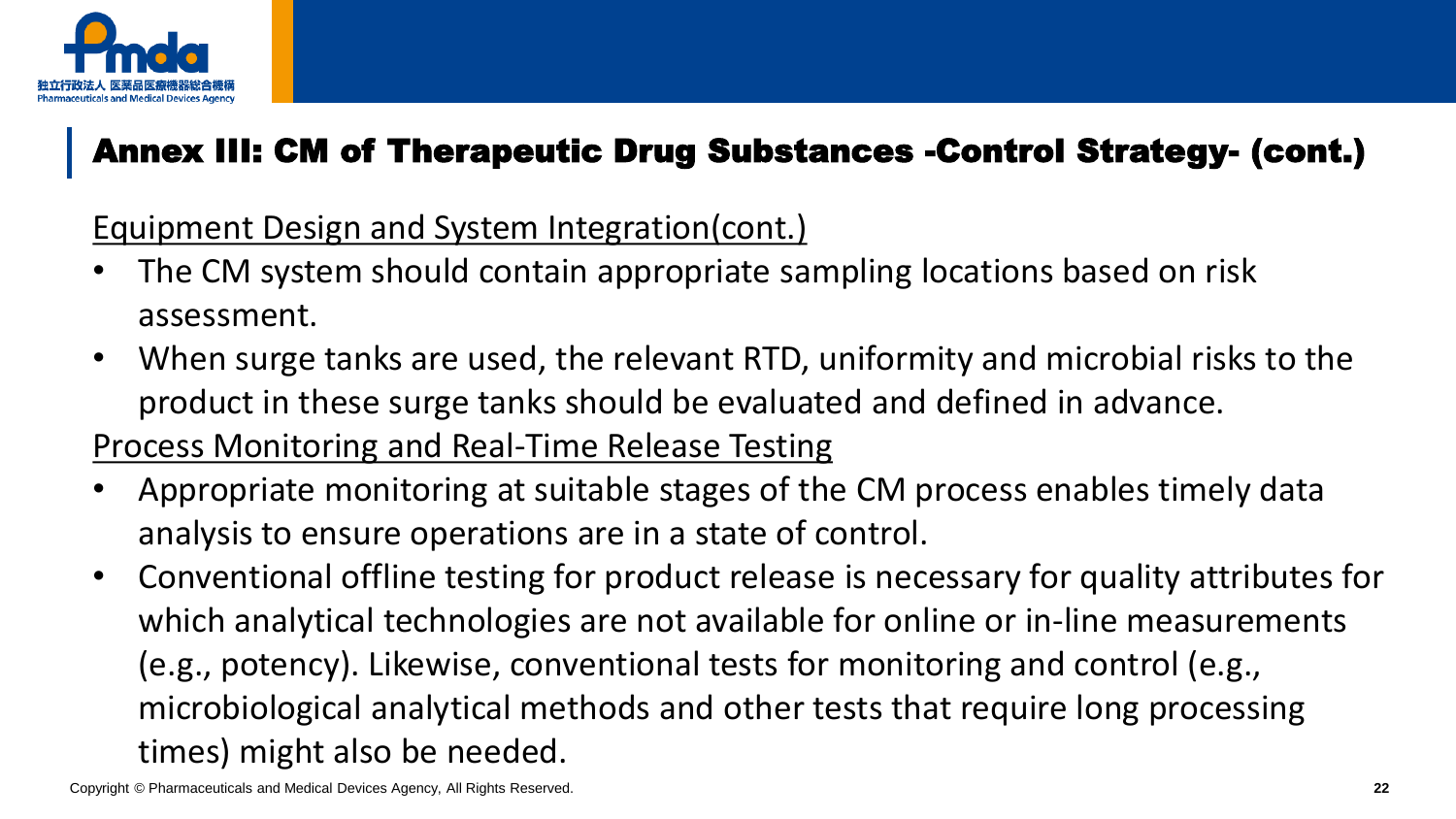

## Annex III: CM of Therapeutic Drug Substances -Process Validation-

#### Approaches to Process Validation

- Process validation approaches used in batch mode are also applicable to CM processes. Alternative approaches (e.g., continuous process verification) may be considered when justified.
- Variability between batches from a single cell bank thaw, as well as the potential variability between different batches purified from harvests of multiple cell bank thaws should be considered.
- Variability may be evaluated either as part of process qualification or through alternative studies, if justified. For some unit operations, the use of scale-down models remains an alternative approach to validation (e.g., viral clearance), if justified.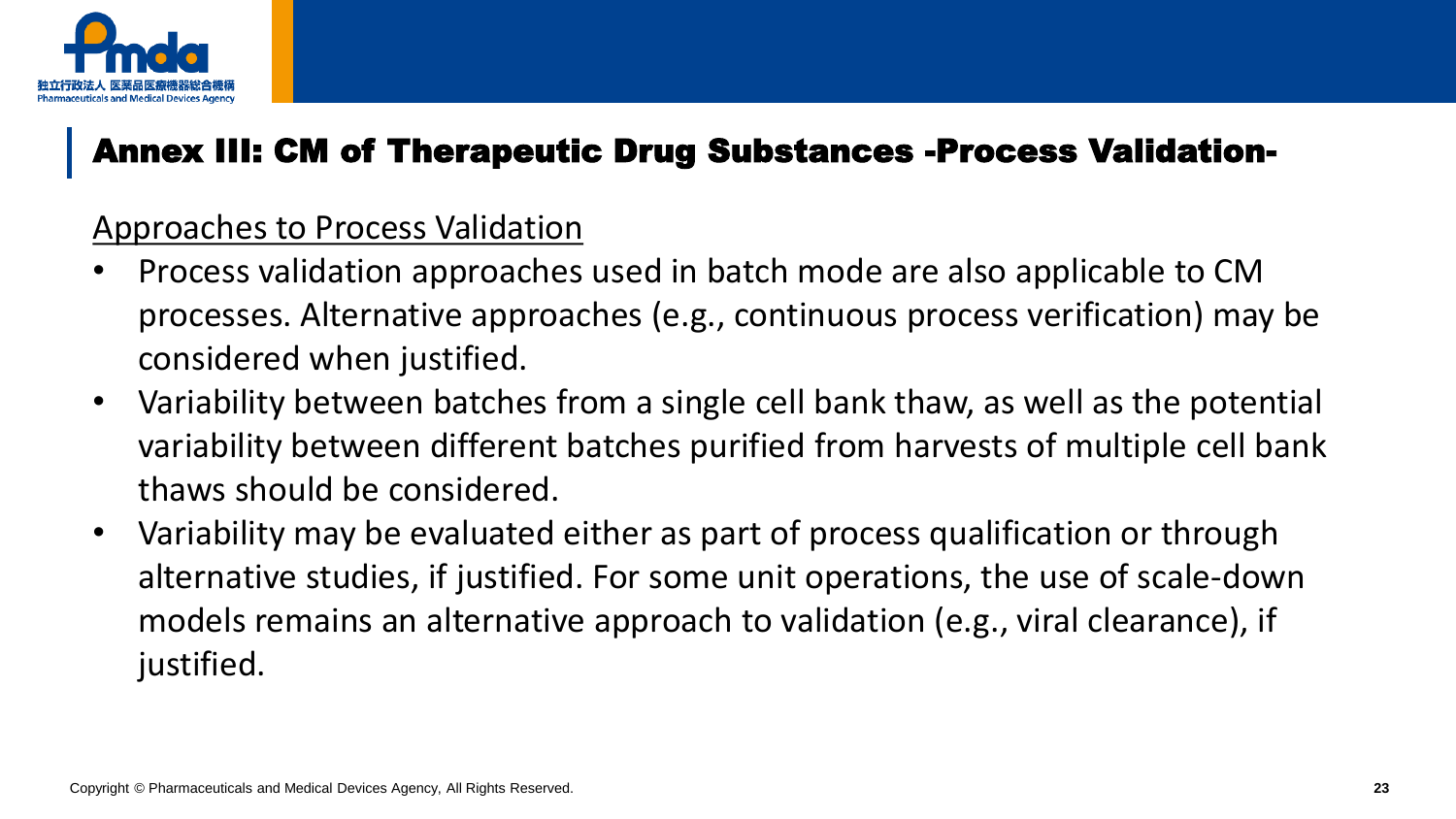

## Annex III: CM of Therapeutic Drug Substances -Process Validation- (cont.)

#### Run Time Consideration

- The approach to establish a limit of *in vitro* cell age (LIVCA) for production cells does not differ, regardless of the mode of bioreactor operation. Previously established LIVCA for a bioreactor operating in a batch mode run may not be applicable to a bioreactor operating in a continuous mode under different culture conditions.
- Run time considerations should include the control of all adventitious agents and the impact of resin and membrane lifetimes. Viral testing should be conducted as outlined by ICH Q5A, and an appropriate microbial control strategy should be established.

#### Viral Clearance Validation

• The general recommendations outlined in ICH Q5A remain applicable for CM. Considerations specific to CM in aspects such as qualification of small-scale models are addressed in ICH Q5A(under revision).

Copyright © Pharmaceuticals and Medical Devices Agency, All Rights Reserved. **24**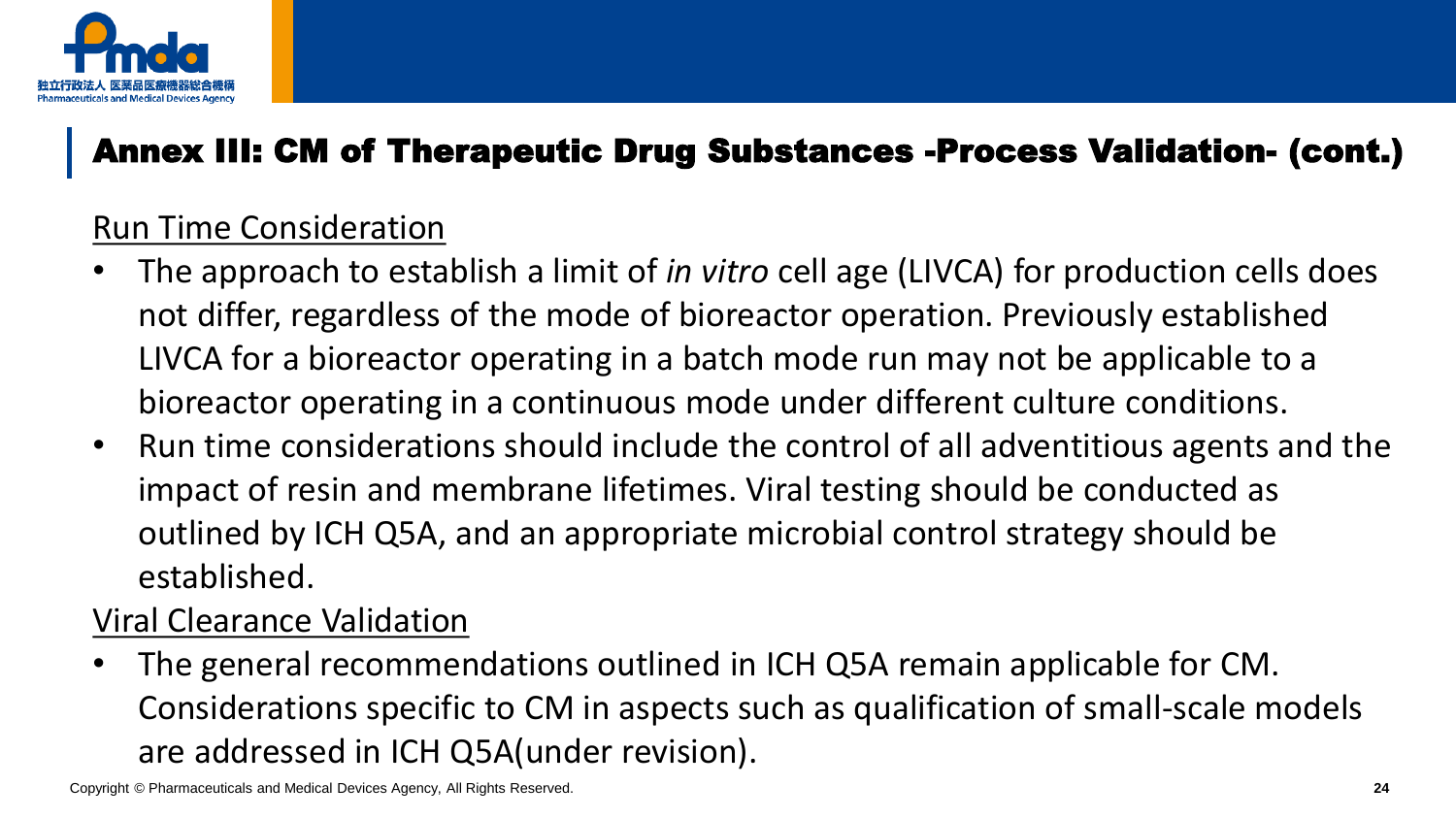

## Public Consultation

#### **Public consultation dates:**

PMDA HP <https://www.pmda.go.jp/int-activities/int-harmony/ich/0097.html> <sup>25</sup> ANVISA, Brazil - Deadline for comments by 7 December 2021 EC, Europe - Deadline for comments by 20 December 2021 FDA, US - Deadline for comments by 13 December 2021 HSA, Singapore - Deadline for comments by 30 November 2021 Health Canada, Canada - Deadline for comments by 27 December 2021 MFDS, Republic of Korea - Deadline for comments by 30 November 2021 MHLW/PMDA, Japan - Deadline for comments by 17 December 2021 NMPA, China - Deadline for comments by 31 December 2021 SFDA, Saudi Arabia - Deadline for comments by 28 October 2021 Swissmedic, Switzerland - Deadline for comments by 20 December 2021 TFDA, Chinese Taipei - Deadline for comments by 30 November 2021 (As of 18 November 2021) ICH HP<https://www.ich.org/page/quality-guidelines>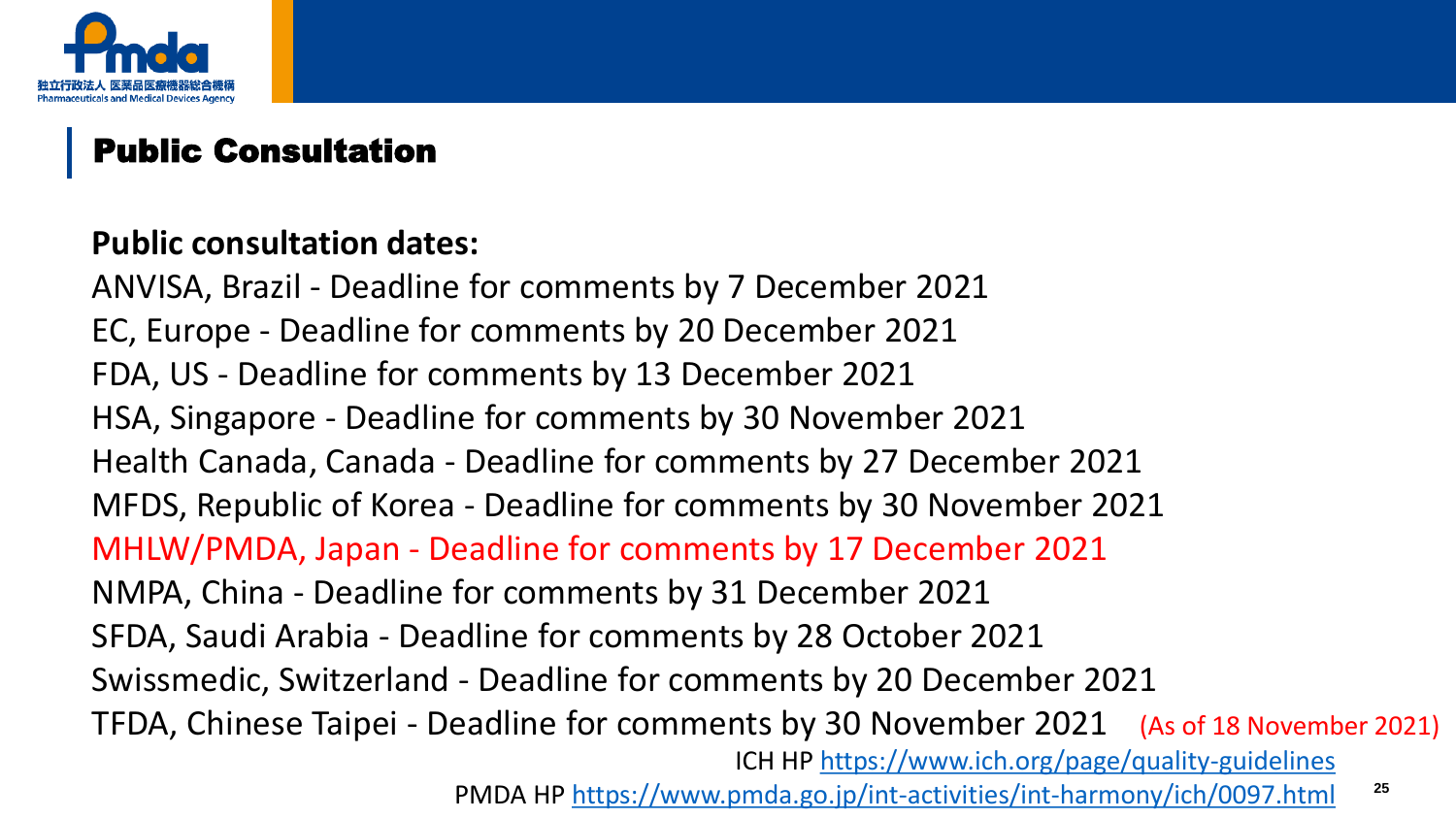

#### Next Steps – Future Milestones

| <b>Expected</b><br><b>Completion Date</b> | <b>Deliverable</b>                                                                    |
|-------------------------------------------|---------------------------------------------------------------------------------------|
| <b>June 2022</b>                          | <b>Face to Face Meeting</b><br>Review and resolve comments from public consultation   |
| November 2022                             | <b>Face to Face Meeting</b><br>Step 3 sign-off and Step 4 Adoption of final guideline |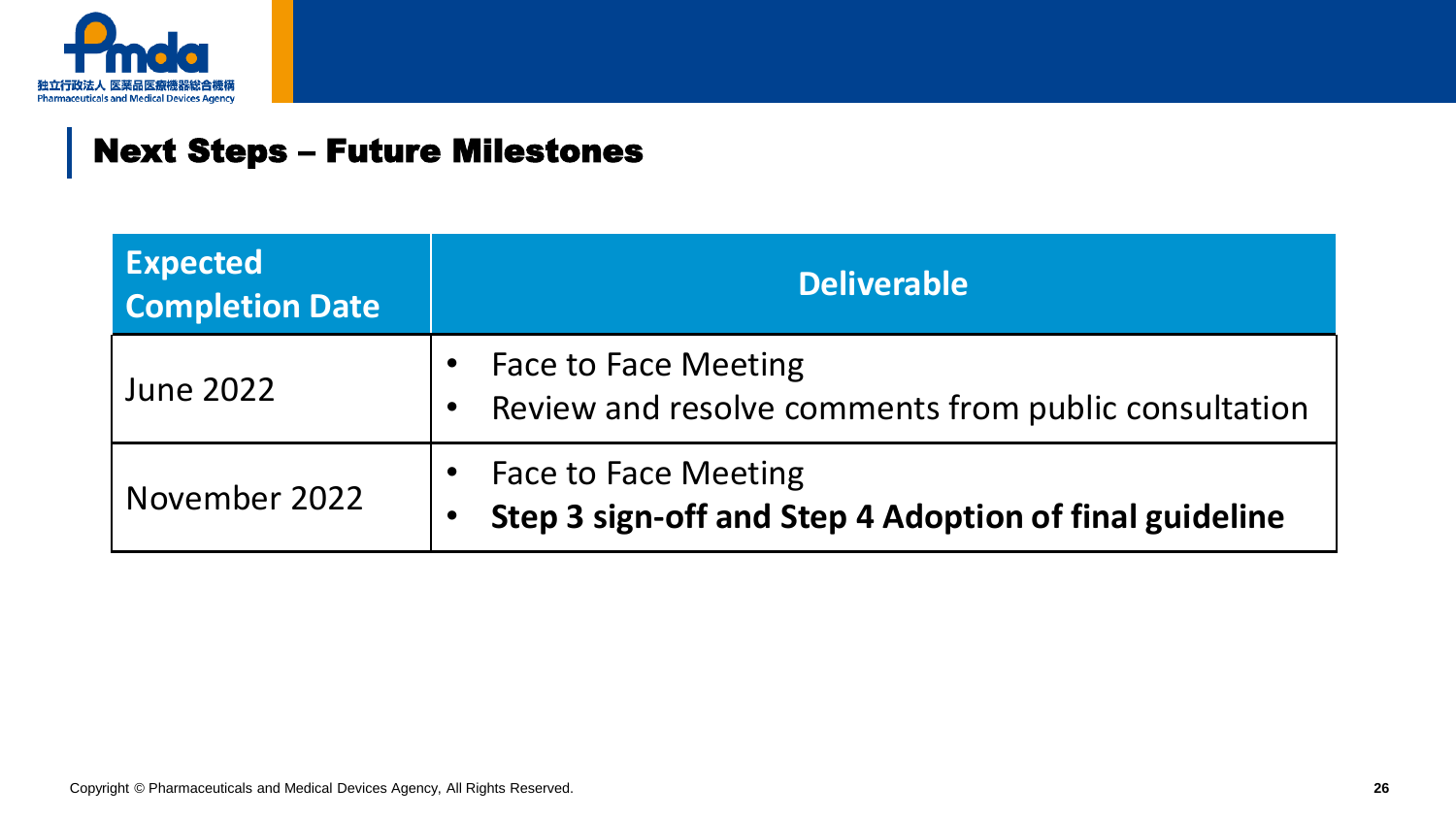

## Acknowledgements

ICH Q13 EWG